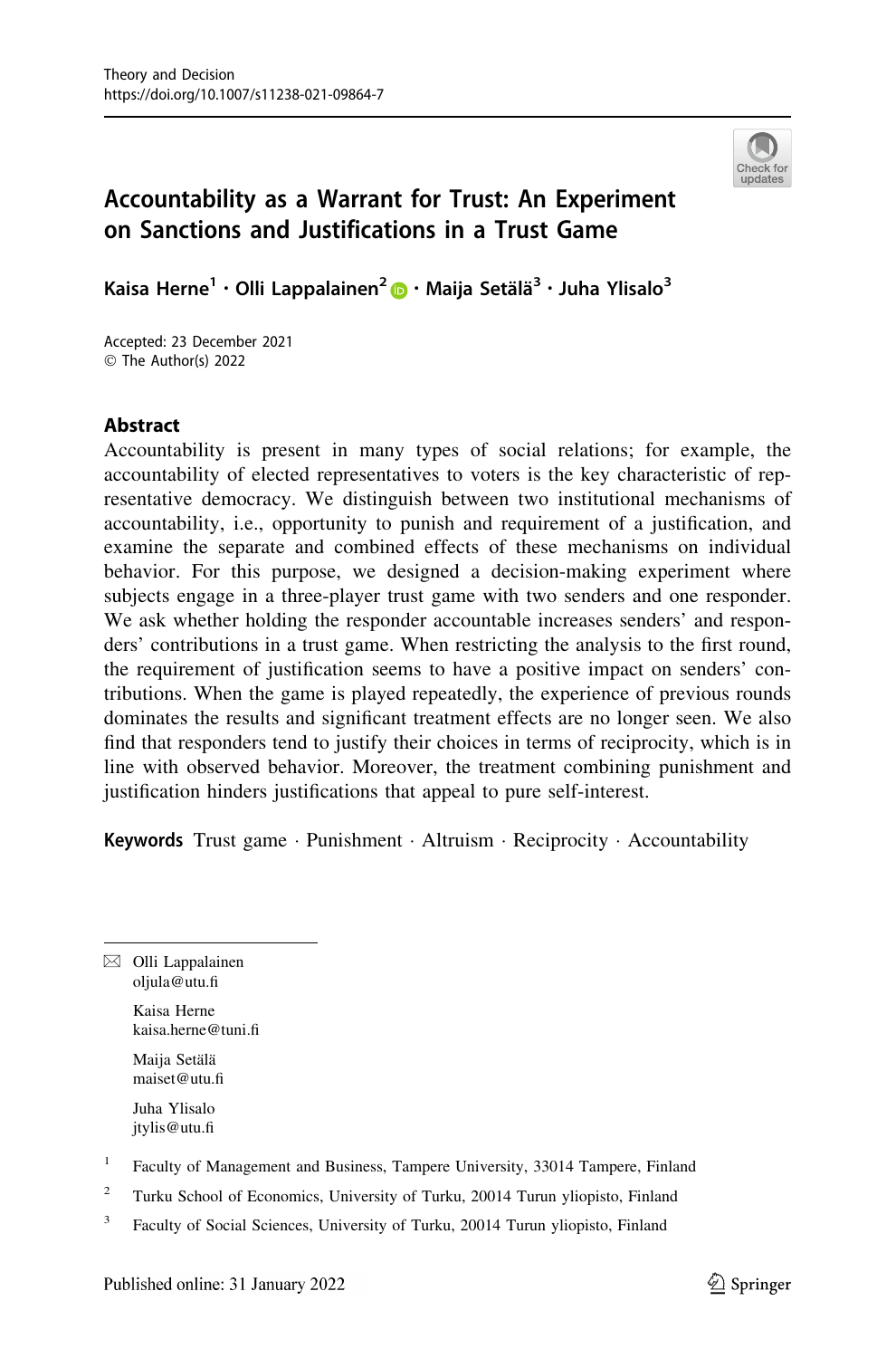# 1 Introduction

Accountability is an essential element of various relationships in public and private spheres, including representative politics, public administration, service production, global governance, voluntary associations, and private companies (e.g., Bäckstrand, [2008;](#page-31-0) Kuyper & Bäckstrand, [2016;](#page-32-0) Warren, [1996a](#page-33-0)). Different institutional mechanisms of accountability have been identified in previous studies, and a variety of institutional designs have been formulated to secure accountability in different contexts. This variety also reflects different understandings of accountability in the literature (Bovens, [2010](#page-31-0); Bovens et al., [2014\)](#page-31-0).

The common assumption about *public* accountability relations is that accountability solves problems associated with the delegation of powers and responsibility, because it brings the actions of the agents in line with the expectations of the principals (e.g., Manin, et al., [1999\)](#page-33-0). Different conceptualizations of public accountability refer to two fundamental accountability mechanisms involved in different institutional designs: the threat of (material) *sanctions* and the requirement that those who are held accountable should *justify* their actions. Different strands of literature tend to emphasize one of these mechanisms and consider it ''the'' basis of public accountability, even though the need to combine these mechanisms is often acknowledged. In general terms, rational choice theory and economics-based approaches tend to put emphasis on sanctions (e.g., Besley, [2006](#page-31-0)), while theories of deliberative democracy (e.g., Gutmann & Thompson, [1996\)](#page-32-0) and social psychology (e.g., Lerner  $&$  Tetlock, [1999\)](#page-32-0) tend to emphasize the requirement of a justification. Our aim is to bring these two accountability mechanisms together by studying both the independent and combined effects of sanctions and justifications.

We investigate the two mechanisms of accountability in a laboratory experiment where participants play the trust (investment) game (Berg et al., [1995](#page-31-0)). In this game, a sender can show trust by allocating resources to a responder who, in turn, can show trustworthiness by returning resources. Sending and returning are mutually beneficial because resources are multiplied if transferred from the sender to the responder. Instead of a standard two-player trust game, we use a modification that involves two senders and one responder. This experimental design shares a key characteristic of mechanisms involved in public accountability relations where public officials make decisions that affect a number of individuals. However, in designing the experiment, we deliberately abstracted away from specific procedures, such as elections, to be able to study the fundamental mechanisms of public accountability, rather than examining specific institutional designs.

The aim of this article is to examine whether the threat of sanctions and the requirement of a justification enhance behavioral trust. We are interested in what Warren [\(1996b](#page-33-0)) calls "warranted trust", that is, trust that is shown when specific mechanisms guarantee that those who are trusted behave in a desired manner. We study the influence of each accountability mechanism alone as well as their combined effect. As we will point out below, there are reasons to expect that the requirement of a justification backed with the threat of sanctions provides the most influential form of accountability, because it incentivizes the agents to act in ways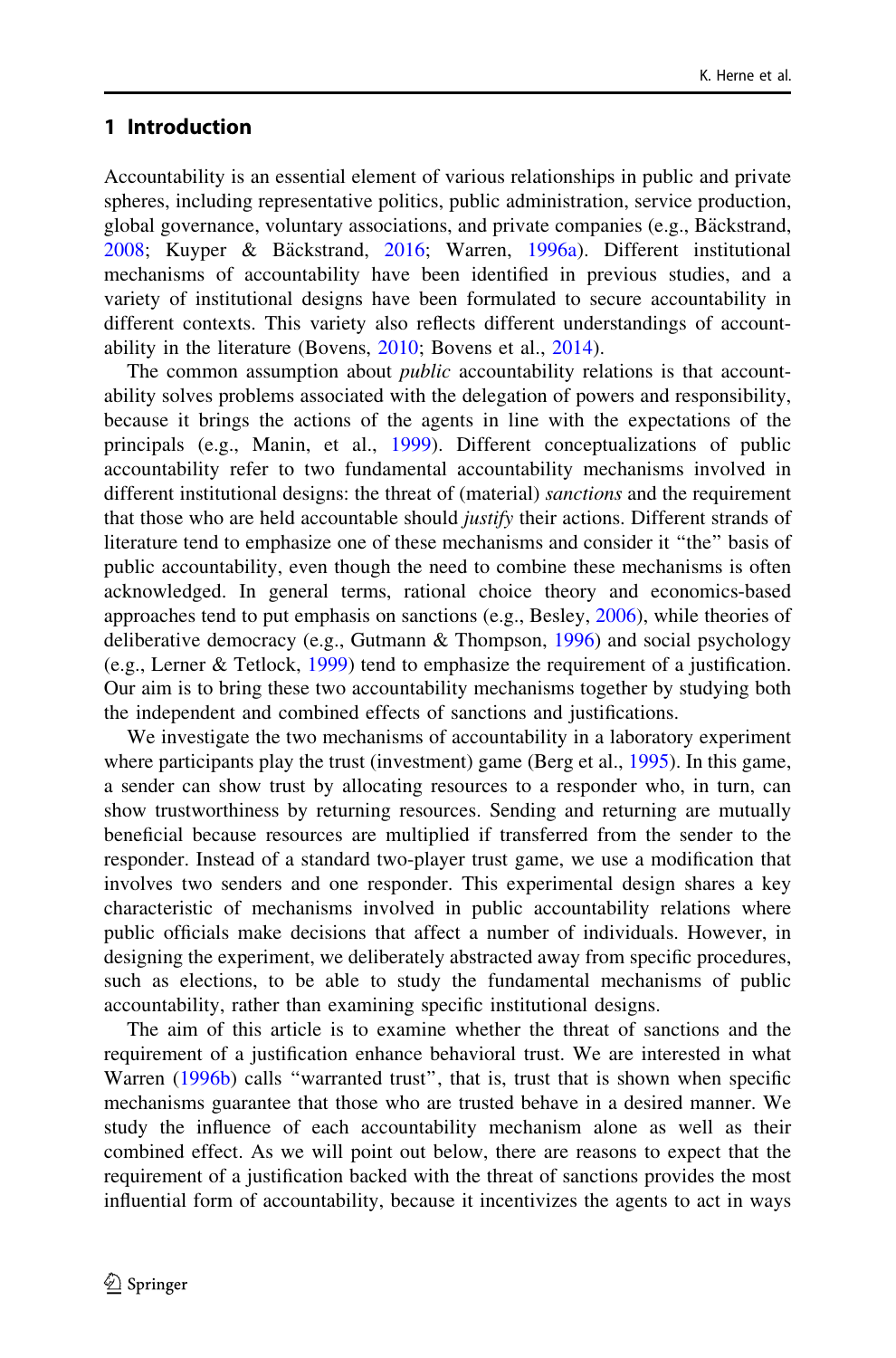they can publicly justify. In addition, we explore what kinds of justifications are formulated, and how the possibility of facing sanctions affects the content of justifications.

Our main observation is that obliging responders to justify their decisions induces the highest levels of contributions. We also find that responders tend to justify their choices especially in terms of reciprocity, which is in line with their behavior: the more a sender contributes, the larger is the amount a responder tends to return to the specific sender. Moreover, the risk of facing a punishment appears to discourage responders from giving justifications appealing to their self-interest. Our results have implications for the real-world design of institutions of public accountability by especially showing the effects of justification as an accountability mechanism and by showing the tendencies towards reciprocity.

# 2 Conceptualizations of trust and accountability

Trust and accountability are clearly distinct phenomena. According to Warren [\(1996b](#page-33-0): 4), ''[w]hen one trusts, one forgoes the opportunity to influence decisionmaking, on the assumption that there are shared or convergent interests between truster and trustee''. In a similar vein, Berg et al. ([1995\)](#page-31-0) define trust in terms of "belief in reciprocity" (italics added). In contrast, accountability entails mechanisms intended to ensure that an accountable actor behaves in a manner that the principals require, even in case of divergent or opposing interests. In this respect, mechanisms of accountability can enhance what Warren ([1996b:](#page-33-0) 20) calls ''warranted trust''. In other words, accountability mechanisms function as ''protections and inducements'' that help manage the risks involved when placing trust in an actor. For example, in representative democracies, trust in elected representatives is ''warranted'' because it is secured by specific accountability mechanisms allowing voters to influence or react to representatives' actions when they do not align with their interests (Warren & Gastil [2015](#page-33-0)).

Different strands of literature focus on different mechanisms of accountability. In political economy and rational choice theory, accountability is primarily understood as a mechanism based on material sanctions or rewards (Fearon, [1999](#page-32-0): 55). Besley [\(2006](#page-31-0): 37) defines accountability in terms of the opportunity of the public to punish decision-makers: ''A politician is formally accountable if there is some institutional structure that allows the possibility of some action to be taken against him/her (such as being voted out of office) in the event that he/she does poor job.'' Besley's definition exemplifies a prominent feature of the formally oriented literature on democracy, namely that elected representatives are expected to act in the interests of voters because of the risk of not being re-elected.<sup>1</sup> In addition to material sanctions, various types of immaterial or social sanctions, such as reputational effects, may also motivate those holding public offices (Colombo, [2018](#page-32-0); Lerner & Tetlock, [1999\)](#page-32-0).

<sup>&</sup>lt;sup>1</sup> However, there are theoretical studies showing that voters' ability to use the "electoral weapon" effectively is limited (Barro [1973](#page-31-0); Fearon [1999](#page-32-0); Ferejohn, [1986\)](#page-32-0).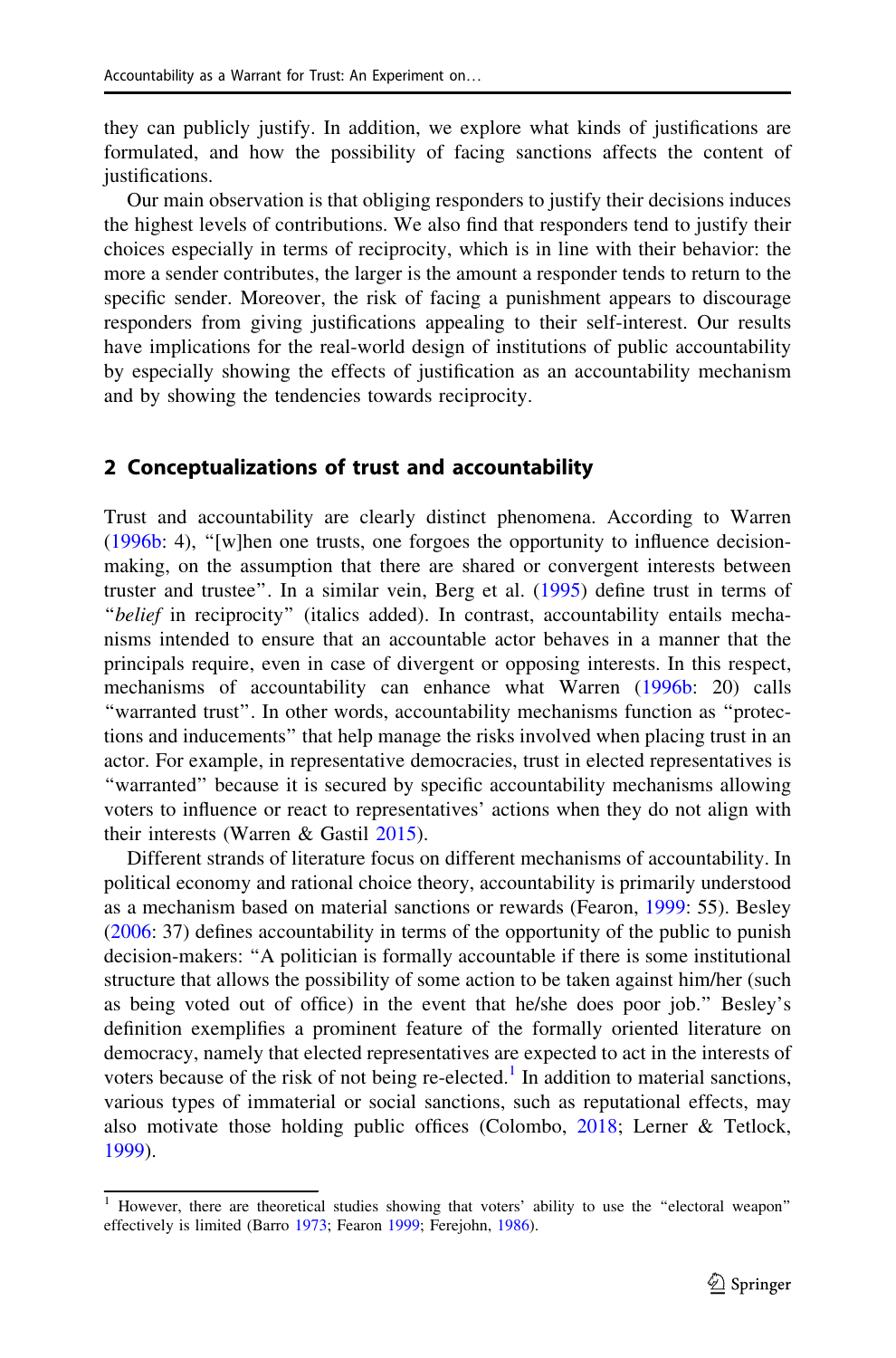Although the essence of these approaches to accountability is the risk of utility losses, another approach to accountability is to emphasize the requirement of public justification and reasoning as the key accountability mechanism. According to Philp [\(2009](#page-33-0): 29) ''A is accountable with respect to M when some individual, body or institution, Y, can require A to inform and explain/justify his or her conduct with respect to M.'' According to this view, what defines an accountability relationship is Y's capacity to require A to give an account. In theories of deliberative democracy, the requirement of a public justification is the key feature of accountability. Gutmann and Thompson ([1996:](#page-32-0) 128) define accountability as the requirement of citizens and decision-makers to give justification for their decisions to all those who are bound or significantly affected by them.

Real-world public accountability relations typically involve both mechanisms of accountability. Schedler ([1999\)](#page-33-0) argues that those who are accountable are obliged to inform the public about their decisions, as well as to explain and justify their decisions. The public in turn is empowered to monitor decision-makers' conduct and force them to ''bear the consequences'' in the form of sanctions. Thus, ''A is accountable to B when A is obliged to inform B about A's (past or future) actions and decisions, to justify them, and to suffer punishment in the case of eventual misconduct'' (Schedler, [1999:](#page-33-0) 17). Rehfeld ([2005:](#page-33-0) 189–190) argues that a sanctioning dimension is necessary for "any reasonable account of legitimate political representation'' and that the discursive mechanism only complements it. Without sanctioning, a representative could act according to his or her self-interest and even justify his or her conduct in these terms.

To sum up, various strands of research give different weights to different mechanisms of accountability and institutional designs supporting them. At present, there is relatively little experimental research on how different aspects of accountability interact with each other and, importantly, how they affect individual action and reasoning. However, we can expect that both sanctions and the requirement of justification enhance trust and thereby cooperation to some extent, but that together they constitute a strong mechanism with the clearest behavioral effects. The existing experimental evidence, to which we will now turn, provides preliminary support for this expectation.

### 3 Previous experimental studies on sanctions and justifications

The absence, or insufficiency, of accountability mechanisms can lead to collectively sub-optimal outcomes by leaving room for decision-makers' self-serving choices. In experimental studies on electoral accountability, the sanctioning mechanism tends to be reduced to a dichotomous choice between voting for or against an incumbent. Experimental results on electoral accountability provide somewhat ambiguous results. Previous studies suggest that people tend to resort to retrospective voting and punish decision-makers for outcomes they dislike (Landa, [2010;](#page-32-0) Woon, [2012\)](#page-33-0). Some studies show that electoral mechanisms actually decrease the amounts decision-makers distribute. Arguably, this is due to an effect whereby being elected is perceived as an entitlement to use resources in a self-serving way (Geng et al.,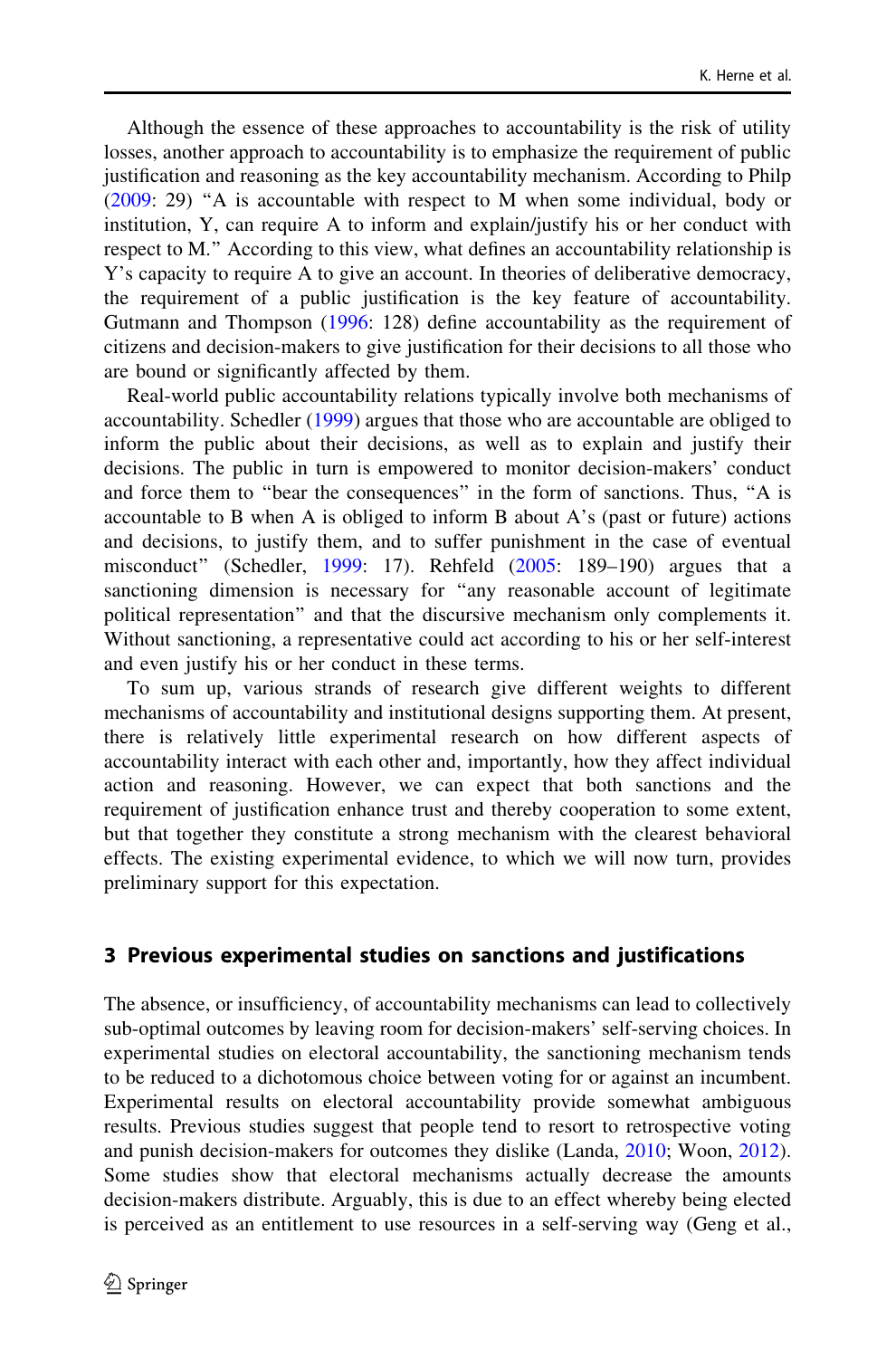[2011\)](#page-32-0). Others have called into question the result concerning subjective entitlements (Weiss & Wolff, [2013\)](#page-33-0).

In experimental studies on electoral accountability, decision-makers' messages to recipients are often intended to reflect campaign promises, which have been shown to increase the electorate's payoffs (Corazzini et al., [2014;](#page-32-0) Feltovich & Giovannoni, [2015\)](#page-32-0). Although promises include statements about future action, justifications refer to statements about and reasons for actions that are given simultaneously with an action or retrospectively. Justifications have mainly been understood in terms of blame avoidance and blame management, where the primary interest lies in the conditions under which members of the public are likely to accept explanations that representatives give for damaging, scandalous, or otherwise undesired policy outcomes (McGraw, [1991](#page-33-0); McGraw et al., [1993](#page-33-0)).

Beyond the electoral setting, the influence of costly punishment has been studied in experimental games where individual rationality and collectively optimal action conflict. A number of studies have shown that the possibility of a punishment increases contributions to public goods (e.g., Ostrom et al., [1992;](#page-33-0) Fehr and Gächter, [2000;](#page-32-0) Hamman et al., [2011](#page-32-0); Lierl, [2016](#page-32-0)). However, evidence on the trust game suggest that the effect of sanctions is sensitive to the specific design of the experiment, and that sanctions do not always increase trust and trustworthiness (Calabuig et al., [2016](#page-31-0); Charness et al., [2008;](#page-32-0) Fehr & List, [2004;](#page-32-0) Fehr & Rockenbach, [2003](#page-32-0); Houser et al., [2008](#page-32-0); Rigdon, [2009](#page-33-0)). It seems that while sanctions can enhance cooperation in certain contexts, they may also give rise to selfinterested choices if players understand them as a price paid for acting selfishly, or if they dampen their intrinsic motivation to cooperate (Houser et al., [2008](#page-32-0)).

The effects of messages and communication on reasoning and behavior have been studied in a variety of experimental designs. There is a large number of experimental studies on the behavioral consequences of various types of communication in settings where people interact (Bó & Bó  $2014$ ; Cason & Gangadharan, [2016;](#page-32-0) for meta-analyses, see Sally, [1995](#page-33-0); Balliet, [2010](#page-31-0)). Although evidence on the communicative aspect of accountability in social dilemmas is limited, some studies look at the consequences of monitoring and justifications in trust and public good games. Bracht and Feltovich [\(2009](#page-31-0)) find that ''cheap talk'' in the form of messages from the responder before the sender's decision does not have much effect on either player's behavior in a two-person trust game, whereas the opportunity of senders to observe responders' actions in the previous round significantly increases the amounts returned. Experimental evidence on the public good game suggests that an obligation to justify one's choice to other participants increases contributions in particular among those who have larger endowments (De Cremer & van Dijk, [2009\)](#page-32-0). Other studies demonstrate that being required to justify one's choice increases norm-abiding behavior in commons dilemmas and games testing deviations from social norms (de Kwaadsteniet et al., [2007](#page-32-0); Xiao [2017](#page-33-0)).

The key idea of our experimental design is to study the behavioral effects of the requirement of *justification* and *material sanctions*, as well as their interaction. While there are no previous studies with the same experimental design, the relationship between different types of communication (which can vary from an abstract "signal" to a completely free-form communication, cf. Brandts et al. [\(2019](#page-31-0))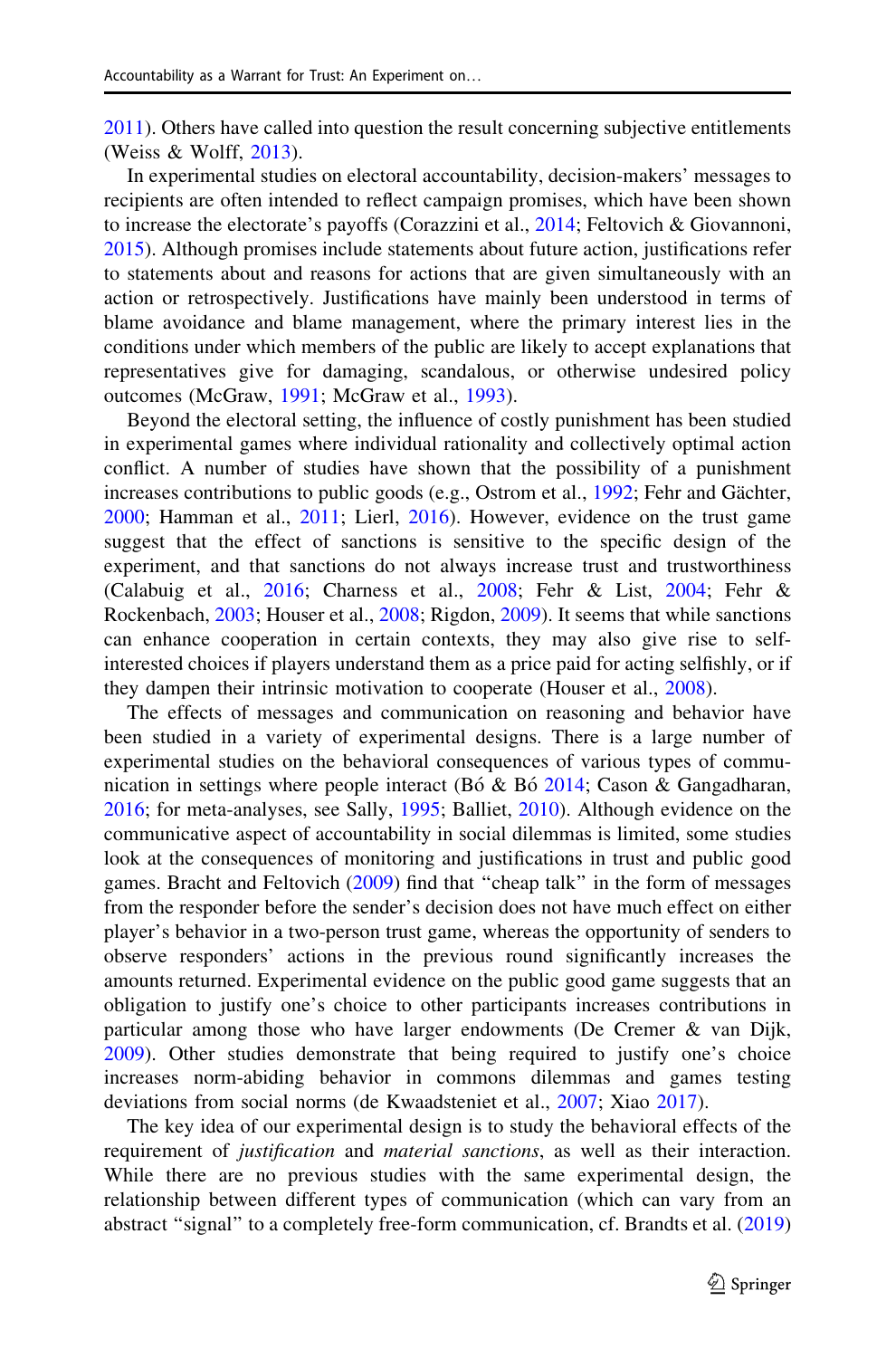for a review), and punishment has been widely studied in the previous literature on social dilemmas. For example, Bochet et al. ([2006\)](#page-31-0) found that chat room communication had almost as strong effects on enhancing cooperation as face-toface communication. They also report that adding a punishment option to a chat room treatment raised contributions only moderately. Dufwenberg et al. ([2021\)](#page-32-0) had subjects record a single pre-play message, and report that promises drive the effect of communication on beliefs, and that broken promises lead to higher rates of costly punishment. Furthermore, Ostrom et al. [\(1992](#page-33-0)) report that communication increases yields but that overuse of sanctioning and sanctioning without communication reduces net yields in a common pool resource experiment. However, when subjects agree on a joint investment strategy into the common pool and choose their sanction mechanism, they achieve close to optimal results. Likewise, in their experiment on spatial common pool resources, Janssen et al.  $(2010)$  $(2010)$  found that participants use costly punishment if presented an option to do so, but without communication this does not increase gross payoffs. However, when communication is allowed, performance increases significantly, but it is not sustained if communication is not possible anymore and punishment is available.

Social psychological studies typically focus on the effects of the requirement of justification on individual reasoning. Based on the literature review, Lerner and Tetlock [\(1999](#page-32-0)) discuss the conditions under which accountability might amplify biases in reasoning rather than enhance open-mindedness and critical thinking. The authors argue that ''experimental work has repeatedly shown that expecting to discuss one's views with an audience whose views are known led participants to strategically shift their attitudes toward that of the audience'' (Lerner & Tetlock, [1999:](#page-32-0) 256). However, when the views of the audience are not known, accountability tends to give rise to what Tetlock [\(1983](#page-33-0)) has called ''preemptive self-criticism'', or increased awareness of their own decision processes and anticipation of potential counter-arguments. More recently, Mercier, et al. ([2015\)](#page-33-0) have found support for ''the argumentative theory of reasoning'', according to which people tend to be lazy when considering their own arguments but critical towards those of others. This highlights the importance of various feedback mechanisms such as dialogue or, as is the case in our experiment, material sanctions.

### 4 Experimental design and hypotheses

In the standard two-person trust game (Berg et al., [1995\)](#page-31-0), two subjects are randomly assigned into the roles of a sender and a responder and given an endowment of, say, ten units. At the first stage of the game, the sender decides an amount  $x (0 \le x \le 10)$  he or she sends to the responder. The sender keeps 10–x, and x is tripled by the experimenter to create benefits of cooperation, so that the responder gets 3x. At the second stage of the game, the responder passes on an amount  $y$  ( $0 \le y \le 3x$ ) to the sender, and keeps  $3x-y$ . The sender's choice is understood to model trust, that is, whether the sender believes the responder to reciprocate, and the behavior of the responder is understood to model trustworthiness. Another interpretation of players' behavior is that senders take a risk by sending money.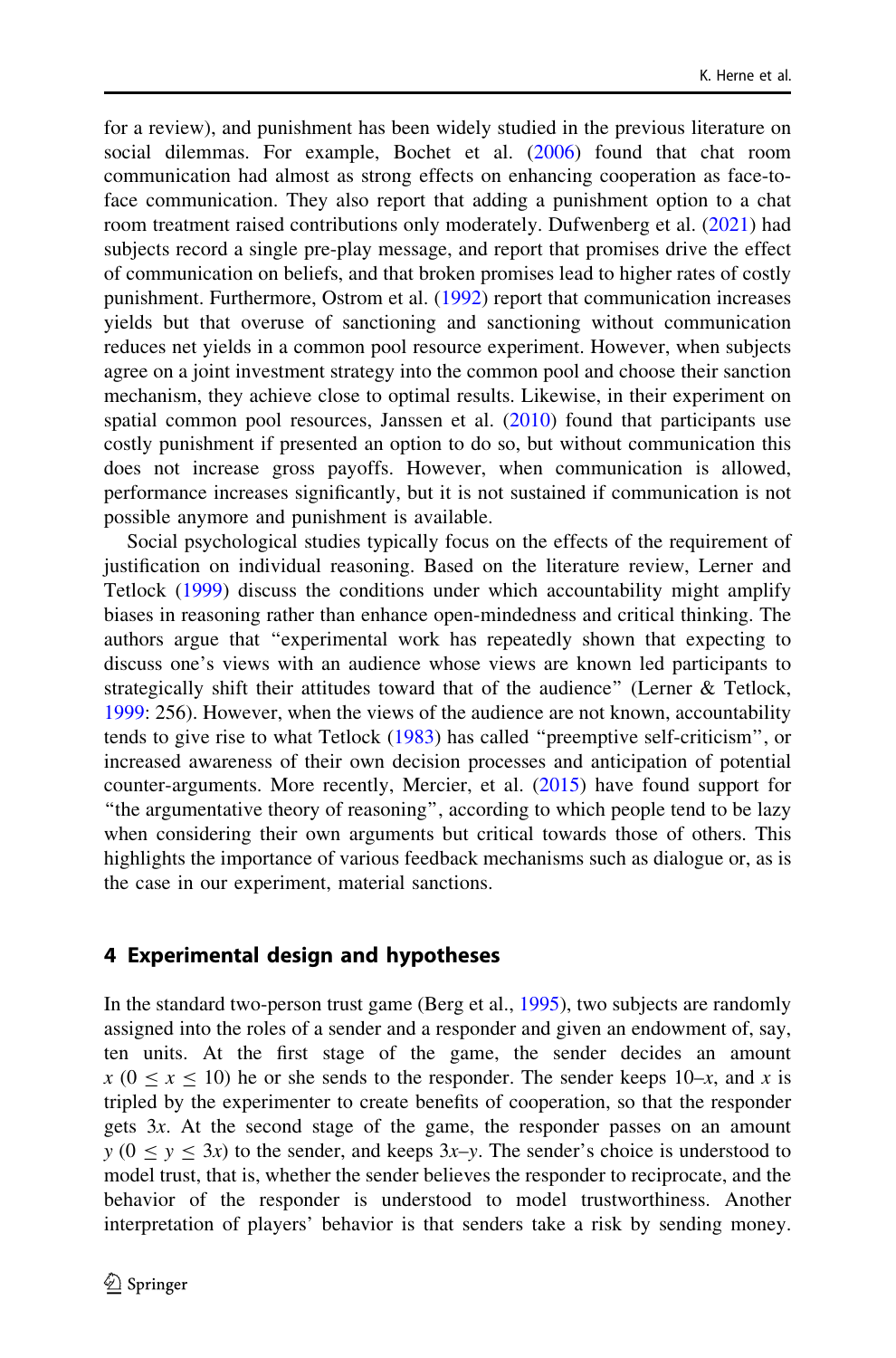Both players can earn more money if senders send and responders return money. The standard behavioral result is that trust is frequently observed but that slight variations in the design can produce substantial changes in contributions (Johnson & Mislin, [2011\)](#page-32-0).

We use a three-player variant of the trust game with two senders and one responder, where senders move first and have an opportunity to send money to the responder. The responder moves second and can return money to the senders, possibly returning different amounts to each sender. In the experiment, each participant played the game for six rounds, each round consisting of three stages. Both senders and responders were first endowed with 12 points  $(2 \text{ points} = 1 \text{ euro})$  in the beginning of the first stage of each round.<sup>2</sup> The senders then decided whether and how much to send to the responder. The amount sent was tripled by the experimenter and passed on to the responder. At the second stage of each round, the responder decided whether and how much to return to each sender, that is, how to divide the total amount sent, tripled by the experimenter, plus his or her initial endowment of 12 points between the two senders and him- or herself. Each round ended with a third stage where both senders and responders were given extra 12 points. In the two treatment conditions including the opportunity to punish, the senders could use these extra points to punish the responder. Extra points were also given in treatment conditions without the punishment opportunity to make sure that possible behavioral differences across conditions do not depend on the extra points. The senders made both allocation and punishment decisions individually and simultaneously, so they could not coordinate their choices. The game tree is displayed in Fig. [1.](#page-7-0)

Our experiment follows a 2 (opportunity to punish)  $\times$  2 (requirement of justification) factorial design. In Baseline, the three-person trust game was played without punishment possibilities or justification requirements. In *Punishment*, the senders could use the extra points received in the third stage to punish the responder. Punishment was costly, and one point used for punishment decreased the responder's earnings by three points for that round. As a consequence of punishment, a responder's earnings could go down to zero. The costliness of punishments captures an essential feature of most real-world accountability relationships where special efforts are needed in sanctioning the decision-maker. Further, in experimental research, costly punishment is a standard mechanism because it hampers the use of punishment randomly, or for irrelevant reasons.

In Justification, responders were asked to write a free-form justification for their decision in an open space. The justification was shown to the senders along with the responder's allocation decision. Finally, in *Justification*  $+$  *Punishment*, the responder was asked to write a justification for his or her decision. The senders had an opportunity to punish the responder after the responder's allocation decision and the

 $2$  Each point earned paid 50 cents. Amounts sent and returned as well as punishments were constrained to be whole numbers of points.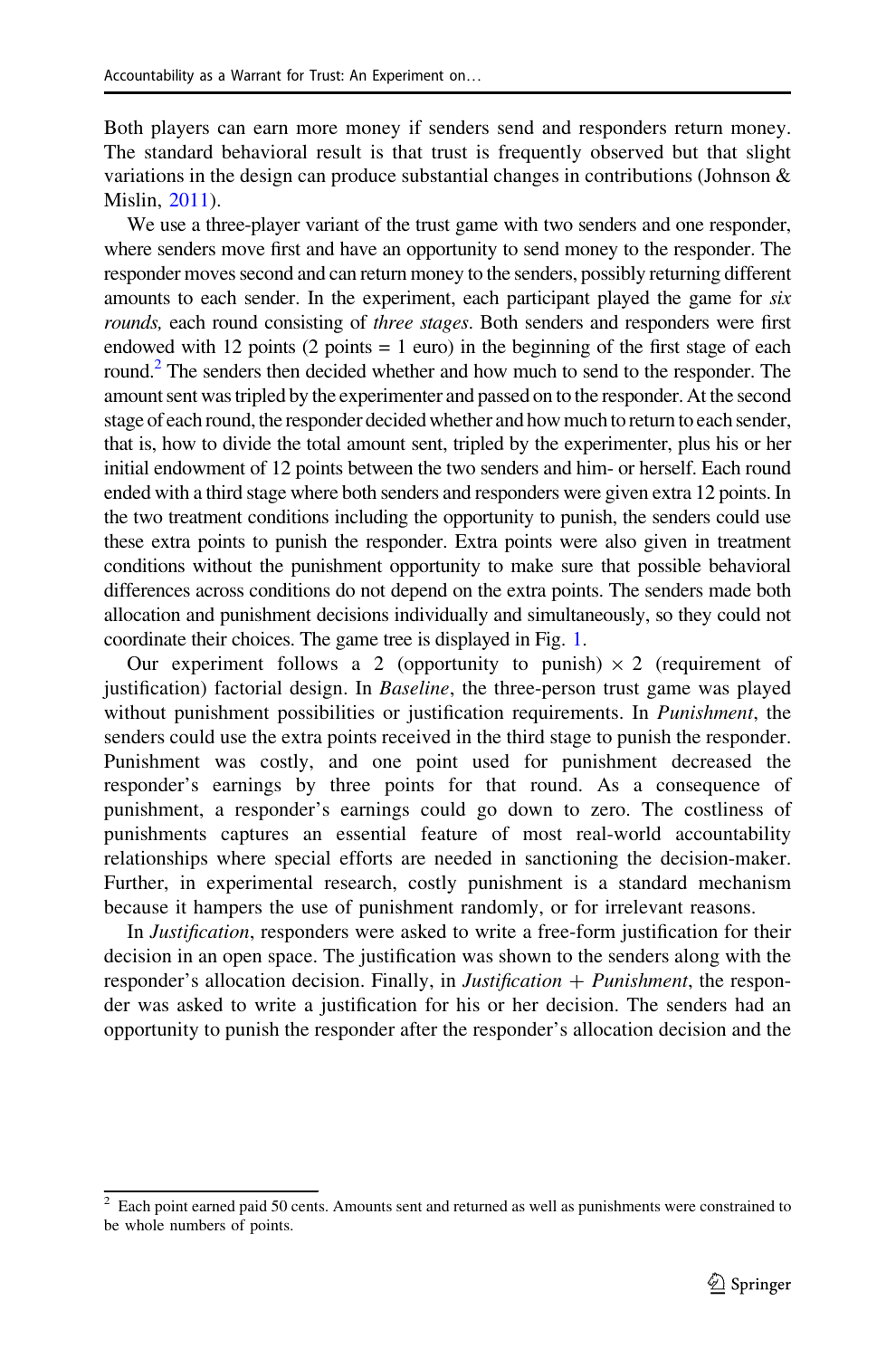<span id="page-7-0"></span>

Fig. 1 The structure of the three-player trust game in *Baseline*. In the first round, the amounts sent by the senders (s1 and s2, respectively) are multiplied by three by the experimenter. The responder can then return to sender 1 any amount r1 between 0 and his initial endowment (12) plus the total amount received in the first round  $(3 \times (s1 + s2))$ , minus the amount returned (r2) to the sender 2

corresponding justification were revealed.<sup>3</sup> The justification was thereby given before the responder knew about the senders' reactions, which allows an analysis of punishments as a feedback mechanism.

In all conditions including punishment, justification, or both, senders were aware of these mechanisms when making their initial decisions implying that senders could anticipate the potential effect of the accountability mechanisms on responder behavior. Table [1](#page-8-0) presents the design of the experiment. $4$ 

We used the three-player variant of the trust game to capture the asymmetries typical in public accountability relations where a small number of decision-makers are entitled to make decisions that affect several individuals so that the decisionmakers are able to discriminate between these individuals. To be more specific, in a two-player trust game, the responder can be reciprocal toward the sender and return money in proportion to the sender's allocation. In the three-player variant, the responder can likewise be reciprocal by returning money to each sender in proportion to their allocations, but the responder can also return money without reacting to what the senders have done, e.g., split the returned money equally between the senders. It is thereby possible to distinguish between different reaction strategies to sender behavior. We can also investigate what kinds of verbal justifications responders give to their choices, as well as whether the verbal justifications match their choices. To take a real world example, elected representatives may make decisions that benefit either all members of the public

 $3$  It is noteworthy that another possibility for the *Justification* + *Punishment* condition would have been to ask responders to formulate their justification before they know about the punishment, but to have senders determine their punishments before they know about the justification (we thank the anonymous referees for pointing this out). However, since we were interested in the influence of the combined behavioral effects of the responder's decision and its justification, we used a condition where senders were aware of the justification when they determined their punishments.

 $4\,$  A translation of the experimental instructions is provided in Appendix A.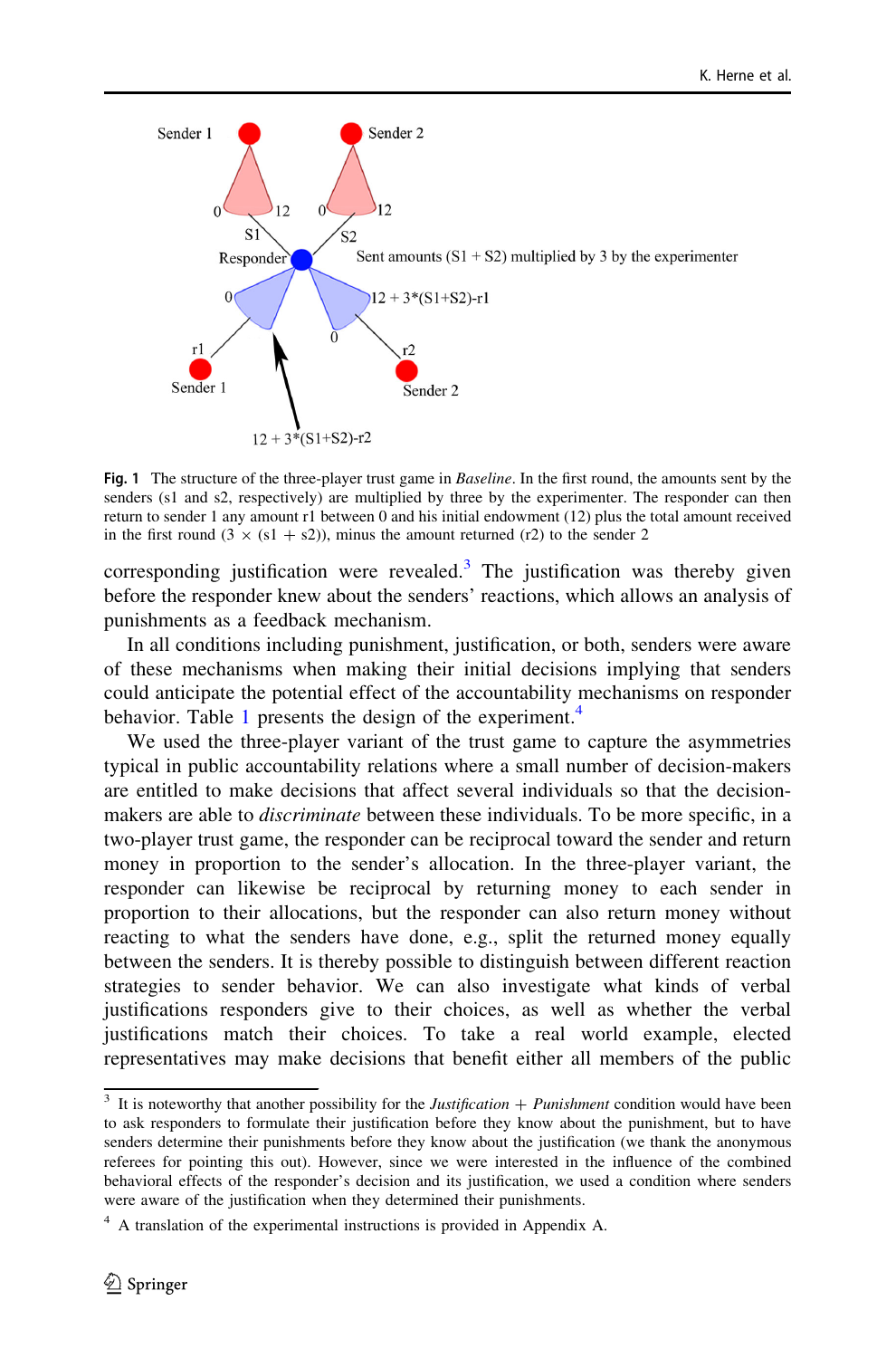|                                    | Opportunity to punish                                                   |                                                                                                      |                              |  |
|------------------------------------|-------------------------------------------------------------------------|------------------------------------------------------------------------------------------------------|------------------------------|--|
|                                    | N <sub>0</sub>                                                          | Yes                                                                                                  |                              |  |
| Requirement<br>of<br>justification |                                                                         |                                                                                                      |                              |  |
| N <sub>0</sub>                     | <b>Baseline</b>                                                         | Punishment                                                                                           |                              |  |
|                                    | First stage:                                                            | First stage: All players endowed with 12 points                                                      |                              |  |
|                                    | All players endowed with 12 points<br>Senders' decisions                | Senders' decisions                                                                                   |                              |  |
|                                    | Amounts tripled and sent to<br>responders                               | Amounts tripled and sent to responders<br>Second stage: Responder's decision                         |                              |  |
|                                    |                                                                         |                                                                                                      |                              |  |
|                                    | Third Stage: All players given 12<br>points                             | responder                                                                                            |                              |  |
|                                    | Yes                                                                     | <b>Justification</b>                                                                                 | $Justification + Punishment$ |  |
|                                    | First stage: All players endowed with                                   | First stage: All players endowed with 12 points                                                      |                              |  |
|                                    | 12 points; Senders' decisions                                           | Senders' decisions                                                                                   |                              |  |
|                                    | Amounts tripled and sent to                                             | Amounts tripled and sent to responders                                                               |                              |  |
|                                    | responders                                                              | Second stage: Responder's decision and                                                               |                              |  |
|                                    | Second stage: Responder's decision<br>and justification of the decision | justification of the decision                                                                        |                              |  |
|                                    | Third Stage: All players given 12<br>points                             | Third Stage: All players given 12 points;<br>Senders given an opportunity to punish the<br>responder |                              |  |

#### <span id="page-8-0"></span>Table 1 The design of the experiment

or only a specific subgroup, and they may or may not explain their actions in a manner that corresponds to their actions.

It must be pointed out that in the three-person trust game, senders may be motivated by mutual competition if they anticipate that the responder will return more to a sender who sends more.<sup>5</sup> However, this possibility is reduced by the fact that senders make their choices simultaneously, which makes it impossible for a sender to know the other sender's possible action at the time of making a decision. The senders are also randomly assigned to a new three-person game on each round, which rules out the development of reputational effects regarding sender or responder behavior. It is also noteworthy that as in the regular two-person trust game, the individually rational behavioral strategy also in this setup is to send nothing.

The possibility of punishment and the requirement of justification are operationalizations of the two basic mechanisms of accountability. Punishment models a situation where a decision-maker is accountable to the public in the sense that members of the public have an opportunity to sanction the decision-maker. Analogously to the possibility of the public to impose sanctions on decision-makers in real-world accountability relationships, senders in our case have an opportunity to impose monetary fines on responders. Further, senders decide individually whether

<sup>5</sup> We thank an anonymous referee for making this point.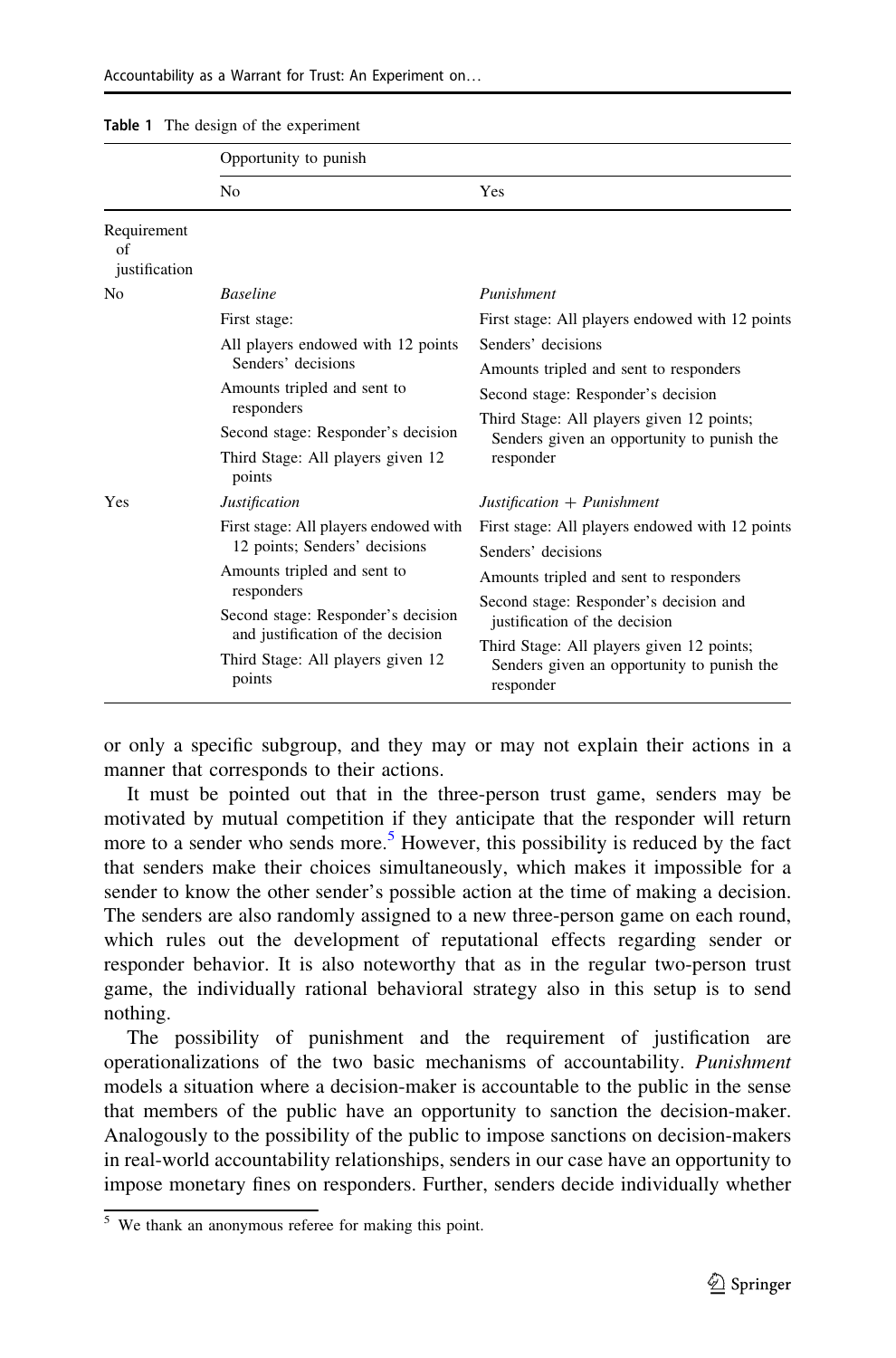and how much they sanction, which is analogous to the variance in sanctions in realworld accountability relations. *Justification* is intended to capture the requirement that decision-makers provide reasons for their actions. Finally, *Justification*  $+$  *Pun*ishment models a situation where both accountability mechanisms are in place, that is, the decision-maker is required to justify his or her actions and can also face sanctions.

### 4.1 Hypotheses

In each treatment condition, the subgame perfect payoff maximizing strategy is for the responder to return nothing and for the senders to send nothing. In the two treatment cells involving costly punishment, not to punish is the dominant strategy for the senders, irrespective of responder behavior in the second stage of the game. However, based on earlier studies on the trust game, we can expect that both senders and responders make contributions. Furthermore, we expect that senders will send more and responders will return more in *Punishment* and in *Justification* compared to Baseline.

Punishment gives senders an opportunity to reduce responders' earnings, which is likely to give responders a motivation to return money. Punishment will influence responder behavior if they anticipate that violating the social norm of returning money will lead to punishment and if they care about being punished (De Cremer et al., [2001\)](#page-32-0). Evidence on public good games is rather robust in showing that the opportunity to sanction free riders increases contributions (Ostrom et al., [1992;](#page-33-0) Fehr and Gächter, [2000;](#page-32-0) Hamman et al., [2011](#page-32-0); Lierl, [2016](#page-32-0)). Evidence on the effect on punishment in the case of trust games is somewhat more ambiguous (Calabuig et al., [2016;](#page-31-0) Charness et al., [2008;](#page-32-0) Fehr & List, [2004;](#page-32-0) Fehr & Rockenbach, [2003;](#page-32-0) Houser et al., [2008](#page-32-0); Rigdon, [2009](#page-33-0)), suggesting that the fear of punishment does not automatically affect responder behavior.

The requirement to give a justification does not give senders an opportunity to affect responders' material well-being directly. However, it may still influence responders. Requiring responders to justify their choices may increase the likelihood of following a social norm of behaving in a trustworthy or fair manner (De Cremer et al., [2001](#page-32-0)). Responders may share more resources when a justification is required because acting fairly is easier to justify and people may care about their ability to give an account for their action (de Kwaadsteniet et al. [2007](#page-32-0), De Cremer & van Dijk, [2009\)](#page-32-0). Indeed, evidence shows that being required to justify one's choice increases norm-abiding behavior (de Kwaadsteniet et al., [2007;](#page-32-0) Xiao [2017\)](#page-33-0). Responders' contributions may also be increased when justifications are required because people tend to care about pleasing one's audience (Lerner & Tetlock, [1999\)](#page-32-0), and returning money accompanied with a justification for that action is likely to please the senders. If senders anticipate that the ability to punish and the requirement of a justification increase responders' likelihood of returning money, senders are likely to feel more confident about investing money. Explicitly stated, our hypotheses regarding sender and responder behavior posit that: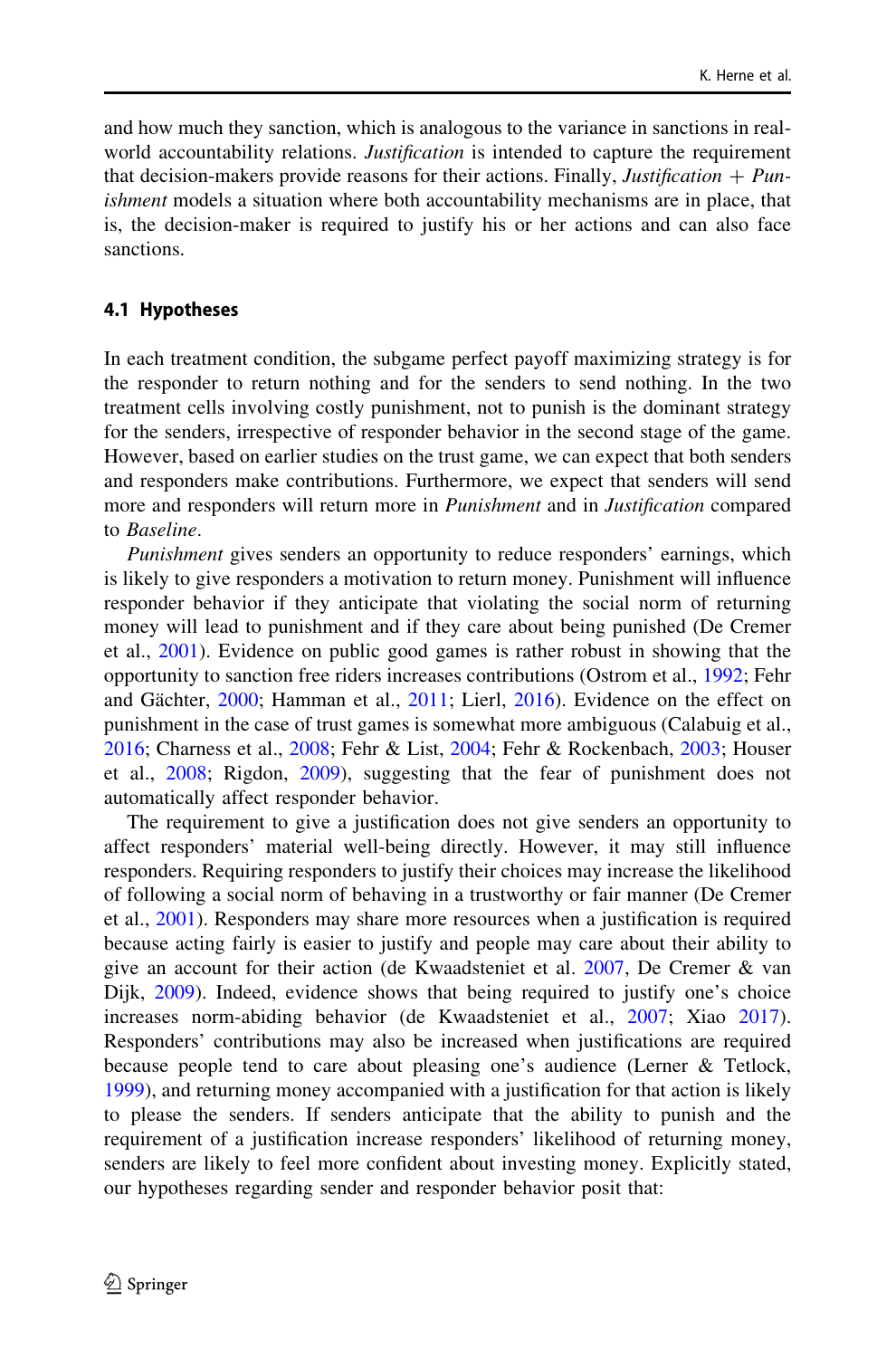H1: Senders send more money and responders return more money in Punishment compared to Baseline.

H2: Senders send more money and responders return more money in Justification compared to Baseline.

Since there appears to be no previous studies comparing the relative effects of material sanctions and verbal justifications, we are not able to make a specific prediction about the difference between *Punishment* and *Justification*. However, we expect that the combination of punishment and justification encourages decisionmakers to make decisions that benefit the public more than either accountability mechanism does alone, that is, responders are expected to return the most in Justification  $+$  Punishment. This expectation is based on the role of sanctions as a feedback mechanism between senders and responders, which allows senders to react to responders' decisions and to the corresponding justifications. In other words, when the requirement of a justification is accompanied with a probability of a punishment, responders are likely to anticipate that a discrepancy between their action and justification will not go unpunished. For that reason they are likely to act in a way that can be justified in an acceptable manner, i.e., return money. There is evidence which supports this anticipation by showing that a discrepancy between communication and action prompts sanctions (Dufwenberg et al. [2021\)](#page-32-0). For this reason, we assume a significant interaction effect and predict that senders anticipate the largest returns from responders when both accountability mechanisms are in place. Our third hypothesis is as follows:

H3a: *Justification* induces senders to send more money when they can punish responders in the third stage of the game.

H3b: *Justification* induces responders to return more money when senders can punish responders in the third stage of the game.

In addition to testing these three hypotheses, we conduct an exploratory analysis of the contents of the justifications given by the responders. In particular, we compare justifications given when responders are merely expected to justify their choices to those justifications given when senders have an opportunity to punish. Moreover, we explore the relationship between responder behavior and the justification given for that behavior, as well as the senders' reactions to the combination of responder action and justification.

We conducted an anonymous and computerized experiment (with Z-tree; Fischbacher, [2007](#page-32-0)). Subjects' allocation to treatments was random. In the beginning of each experimental session, subjects were first randomly assigned to their seats in the decision-making laboratory. Written instructions were then handed out to each participant and read aloud. The experiment began after all participants had successfully completed a practice round. In each session, the game was played for six rounds and subjects were informed about the number of rounds in the initial instructions. The outcome of a round was revealed to the subjects immediately after the round was played, i.e., subjects were aware of the outcome of the previous round before making their decisions on rounds 2–6. Each participant was randomly allocated into the role of a sender or a responder in the beginning of the experiment,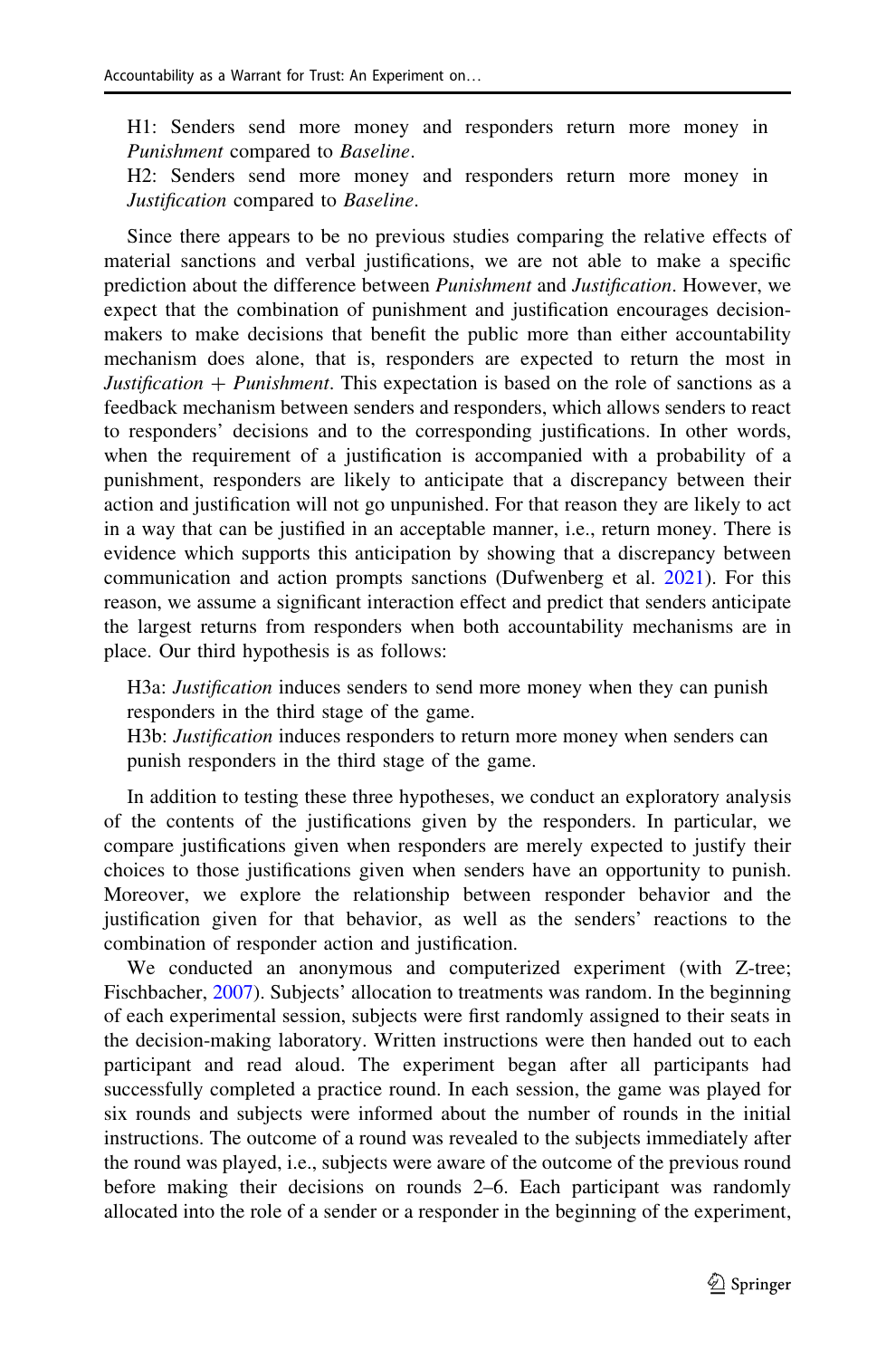<span id="page-11-0"></span>and he or she retained that role throughout the six rounds. Because of random allocation to different roles, entitlement effects should not have impact on our results.

To avoid effects of repeated games, participants were randomly assigned into a new three-player group in the beginning of each round. Each participant was thus in the same role throughout the six rounds but the other group members most likely changed between rounds. At the end of the experiment, each participant was paid the amount he or she had earned from one round, selected by asking the participant to roll a six-sided die.

Each treatment consisted of three experimental sessions of 18 subjects, yielding 54 subjects per treatment, and a total of 216 subjects. The subjects were mostly undergraduate and graduate students of the local university (58 percent female, mean age 27.4, s.d. 6.35). Each subject participated in one experimental session only. Each session took place on a single day at the Decision-Making Laboratory (PCRClab) at University of Turku.

# 5 Results

We will start with an overview of the points sent and returned, followed by a closer examination of the first round to ensure independent observations. We also examine senders' and responders' behavior across the rounds in order to capture the time dynamics present within each treatment, as well as earnings and sanctions. Finally, we analyze the justifications responders gave in the two treatments where they were required.

### 5.1 Sender and responder behavior

Aggregated over all four treatments and six rounds, we observed a total of 432 individual plays of the three-player trust game and a total of 864 sender decisions  $(n = 144, \text{ or } 36 \text{ senders per treatment}, \text{each making } 6 \text{ decisions})$ . Table 2 shows that the average amount of points sent was 5.70 in *Baseline*, 6.20 in *Punishment*, 6.89 in

|                              | Average sent by<br>senders | Returned by responder to an<br>individual sender | Points used for<br>punishment |
|------------------------------|----------------------------|--------------------------------------------------|-------------------------------|
| <b>Baseline</b>              | 5.70 (3.98)                | 8.00(8.54)                                       | N/A                           |
| Punishment                   | 6.20(4.37)                 | 9.06(9.04)                                       | 1.42(2.84)                    |
| Justification                | 6.89(3.89)                 | 9.82(9.05)                                       | N/A                           |
| Justification $+$ Punishment | 7.33 (3.84)                | 11.73 (7.49)                                     | 1.23(2.62)                    |

Table 2 Average points sent and returned, and points used for punishment by treatment, all rounds

Standard deviations in parentheses.  $N = 6 \times 36$  sender decisions,  $6 \times 18$  responder decisions per treatment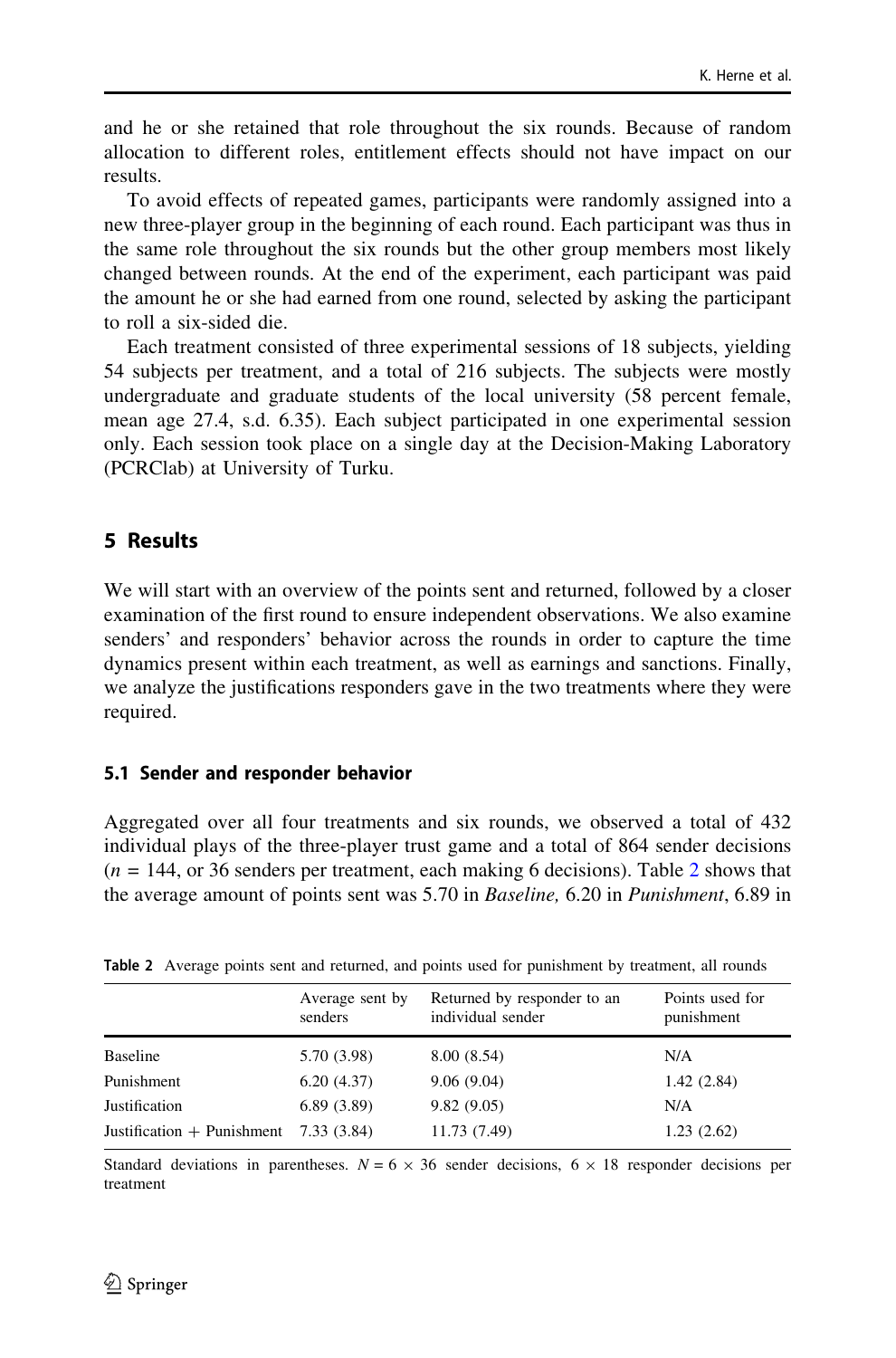*Justification*, and 7.33 in *Justification*  $+$  *Punishment*. In accordance with a number of previous studies, senders make strictly positive contributions in our experiment.

In total, our experiment consisted of four  $(2 \times 2)$  treatment cells, and the singleshot trust game was repeated 6 times in each cell, with stranger matching. We collected data on 432 allocation decision pairs (864 allocation decisions, respectively) by the *responders* ( $n = 72$ , or 18 per treatment, each responder making two decisions per round, i.e., 12 decisions). As reported in Table [2,](#page-11-0) the average amount returned for each sender was 8.00 points in Baseline, 9.06 in Punishment, 9.82 in Justification and 11.73 in Justification  $+$  Punishment. In Baseline, the average share returned by responders was 47% of the points received after the multiplication, in Punishment the average returned share was 49%, in Justification it was 48%, and in Justification  $+$  Punishment 53%.

We test first for an interaction between the treatments, restricting the analysis to the first round to ensure independent choices. The sender behavior was analyzed with a 2 (no punishment vs. punishment)  $\times$  2 (no justification vs. justification) ANOVA. The results are reported in Table 3. The ANOVA on senders' first-round choices provides tentative support to our hypothesis H2: As shown in Table 3, the main effect of the justification treatment is almost significant  $F(1, 140)$ ,  $p = 0.078$ . However, the effect of the Punishment manipulation and the interaction effect between the Justification and Punishment treatments were not significant at the conventional level of 0.05, and thus regarding sender behavior we do not find support for H1 or H3a.

In a similar manner to our analysis of the sender behavior, we restrict the observations to the first round and analyze responders' behavior with a 2 (no punishment vs. punishment)  $\times$  2 (no justification vs. justification) ANOVA. As was the case with the senders, the responders seem to return more if treated with Justification  $F(1, 140)$ ,  $p = 0.051$  as shown in Table [4.](#page-13-0) However, if we include the amount received in the first stage of the first period as a covariate (Table [5](#page-13-0)), the main effect vanishes because the first stage sender allocation is a highly significant explanatory variable  $F(1, 67)$ ,  $p < 0.00001$  which accounts for most variation in the amounts of points returned. Regarding responder behavior, we therefore find support for H2, if points received are not taken into account, but when they are, the effect is no longer seen. Since *Punishment* or the interaction between *Punishment* 

|                                   | Mean |        |       |       |         |  |
|-----------------------------------|------|--------|-------|-------|---------|--|
|                                   | df   | Sum SQ | SQ    | F val | Pr(>F)  |  |
| Punishment                        |      | 14.7   | 14.69 | 1.215 | 0.2722  |  |
| Justification                     |      | 38     | 38.03 | 3.144 | 0.0784' |  |
| Punishment $\times$ Justification |      | 0.1    | 0.11  | 0.009 | 0.9238  |  |
| Residuals                         | 140  | 1693.2 | 12.09 |       |         |  |

Table 3 Two-way ANOVA of sent allocations, observations restricted to the first round

Significance levels: \*\*\*p < 0.001, \*\*p < 0.01, \*p < 0.05, 'p < 0.10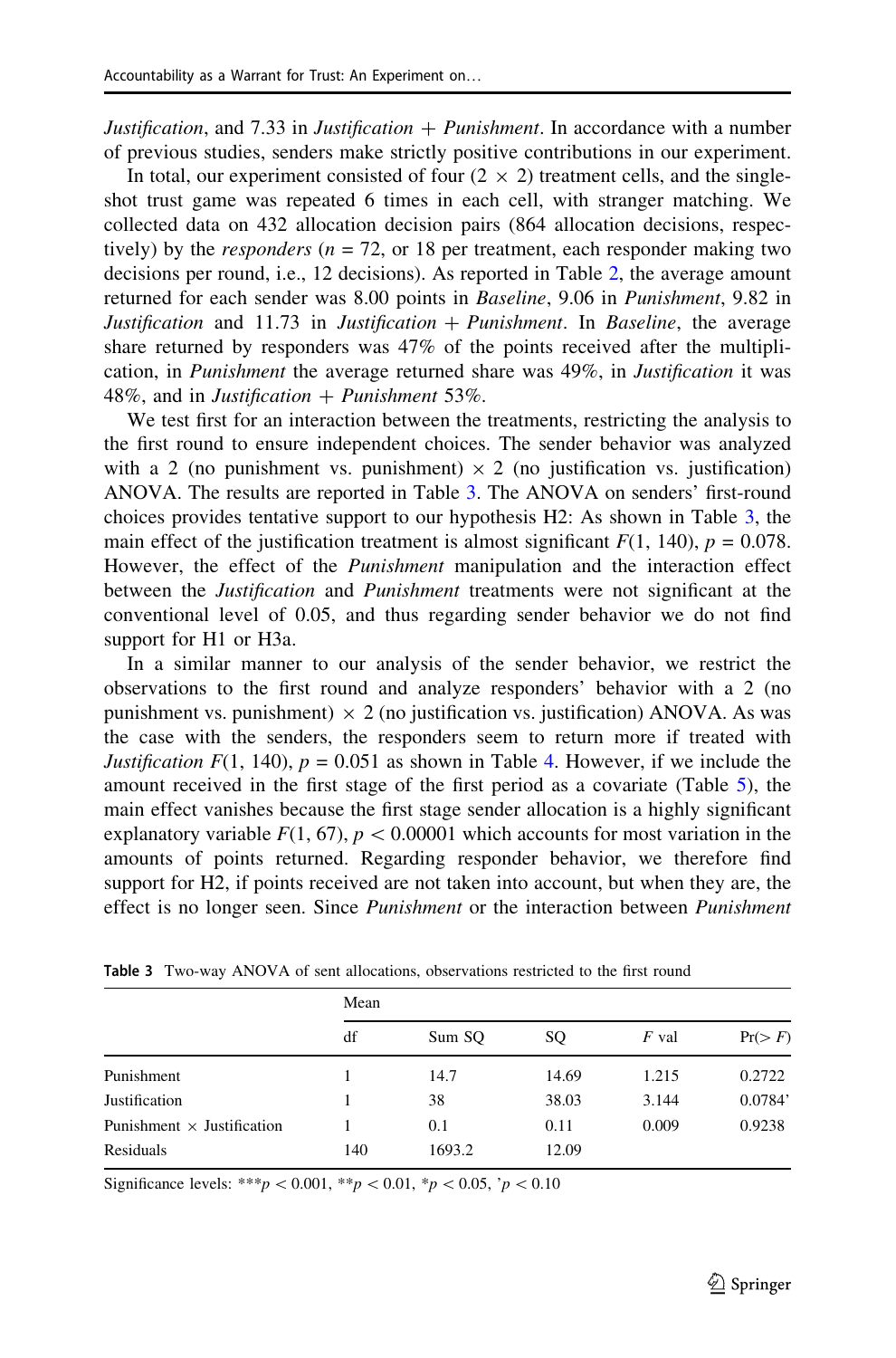|                                   | Mean |        |         |         |         |
|-----------------------------------|------|--------|---------|---------|---------|
|                                   | Df   | Sum SO | Mean SO | $F$ val | Pr(>F)  |
| Punishment                        |      | 2      | 2.0     | 0.017   | 0.8972  |
| <b>Justification</b>              |      | 470    | 470.2   | 3.957   | 0.0507' |
| Punishment $\times$ Justification |      | 16     | 16.1    | 0.135   | 0.7143  |
| Residuals                         | 68   | 8080   | 118.8   |         |         |

<span id="page-13-0"></span>Table 4 Two-way ANOVA of returned allocations, observations restricted to the first round

Significance levels: \*\*\*  $p < 0.001$ , \*\*  $p < 0.01$ , \*p $< 0.05$ , 'p $< 0.10$ 

Table 5 Two-way ANCOVA of returned allocations, observations restricted to the first round, points received in the first stage as a covariate

|                                   | Mean |        |      |        |                 |  |
|-----------------------------------|------|--------|------|--------|-----------------|--|
|                                   | Df   | Sum SO | SO.  | F val  | Pr(>F)          |  |
| Points rec. 1st stage             |      | 3382   | 3382 | 44.943 | $5.11e - 09***$ |  |
| Punishment                        |      | 36     | 36   | 0.482  | 0.49            |  |
| Justification                     |      | 97     | 97   | 1.291  | 0.26            |  |
| Punishment $\times$ Justification |      | 11     | 11   | 0.152  | 0.968           |  |
| Residuals                         | 67   | 5042   | 75   |        |                 |  |

Significance levels: \*\*\*p < 0.001, \*\*p < 0.01, \*p < 0.05,  $p$  < 0.10

and Justification are not significant, H1 and H3b are not supported in the case of responder behavior.

### 5.2 Earnings, sanctions, and dynamics of behavior

Overall, we can detect a pattern of reciprocal behavior among the responders: The senders, having no chance to coordinate the amounts they send, were inclined to send an unequal number of points to the responder (in 369 out of 432 times). In return, the responders gave more points to the more generous sender in 80 percent of the time (in 294 out of 369 times). In cases when the responder had received equal allocations from both senders, he or she almost always (95 percent of the time) returned an equal amount to each sender (in 60 out of 63 times).

Sending a larger allocation than the other sender significantly increased the likelihood of getting a larger share in return. In fact, for the more generous sender, the odds of receiving a larger allocation (than the other sender) in return were 78 times higher, (OR: 78.4, 95% CI 29.92–256.92). These results suggest that reciprocity was the dominant motivation for responder behavior (cf. Table B8 in Appendix B).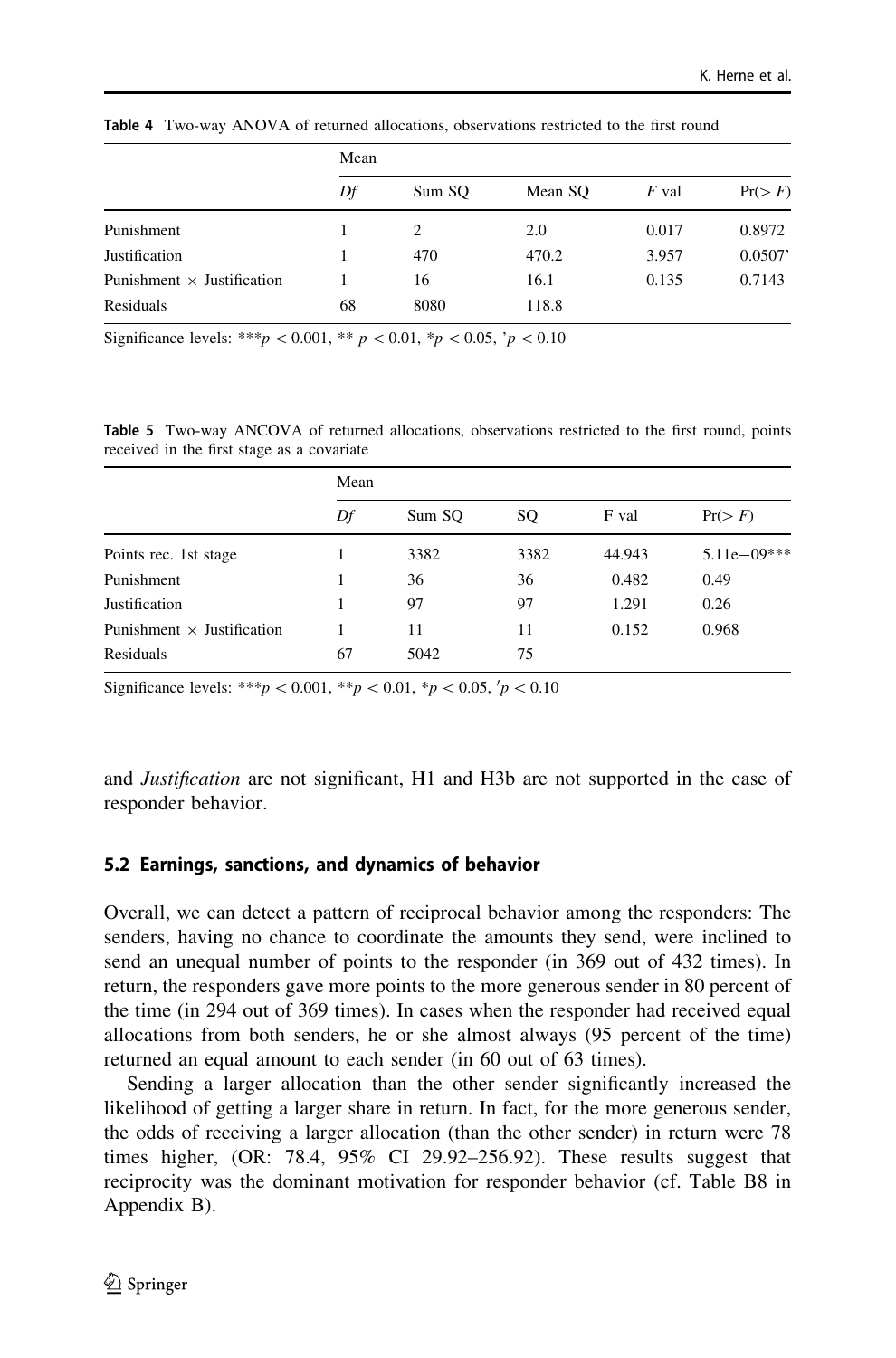|                              | Sender earnings<br>before punishment<br>costs | Sender net<br>earnings | Responder earnings<br>before punishment | Responder<br>net earnings |
|------------------------------|-----------------------------------------------|------------------------|-----------------------------------------|---------------------------|
| <b>Baseline</b>              | 26.31(6.25)                                   |                        | 26.31 (6.25) 42.19 (12.54)              | 42.19 (12.54)             |
| Punishment                   | 26.85(8.25)                                   | 25.44 (8.48)           | 43.08 (16.21)                           | 34.56 (13.43)             |
| Justification                | 26.93 (7.39)                                  | 26.93(7.39)            | 45.71 (16.13)                           | 45.71 (16.13)             |
| Justification $+$ Punishment | 28.40 (6.59)                                  | 27.17(6.91)            | 44.54 (13.37)                           | 37.18 (12.29)             |

<span id="page-14-0"></span>Table 6 Average gross and net earnings per treatment

Standard deviations in parentheses

The average gross and net earnings in different treatments are shown in Table 6. On average, the senders punished the responders quite moderately, and consequently their gross and net earnings are quite close to each other even in treatments where punishments were possible. However, since each point used for punishment decreased the responders' points by three, even this moderate amount of punishment affected responders' payoffs considerably. In the Punishment treatment, responders' earnings were on average reduced by 8.52 points, that is,  $2 \times 1.42 \times 3$  where 1.42 is the average number of points an individual sender used for punishing the responder. In the *Justification*  $+$  *Punishment* treatment cell, responders' earnings were on average reduced by 7.36 points. In that sense, giving the senders an opportunity to punish the responders did not increase overall efficiency, although this efficiency in terms of points earned increased in the later periods (see Tables [11](#page-29-0) and [12](#page-29-0) in Appendix B). However, one must keep in mind that this is partly due to the specific parameters of the experiment. The earnings are contingent on the relative cost of punishment or the multiplier for the punishment points that was chosen by experimenters.

We see a growing trend in the average amounts of points sent in each treatment, as shown in Fig. [2.](#page-15-0) The panel on the left shows the average share of the initial endowment of 12 points senders transferred to responders. Comparing only the first and last period, the average amount sent increased about 50% in each treatment. This growth is most pronounced in Baseline where the increase was about 67%. This suggest that there was a form of indirect reciprocity; in other words, positive experiences in previous rounds induced senders to send more, which in turn induced larger returns even though the players did not engage in fixed groups. The panel on the right shows that the average share of points returned remained quite stable in each treatment, whereas the absolute amounts of points grew as the senders' transfers increased. Indeed, as shown in Tables [9](#page-29-0) and [10](#page-29-0) in Appendix B, the average share returned was always at least 40% and in some occasions even over 50%, making sending money actually a rewarding choice, and in this manner likely contributing to the growing trend of monetary allocations over the six periods in our experiment.

We conducted panel regressions on points sent and returned using the treatment dummies as independent variables. We did not observe significant treatment effects on either amounts sent (Table [13](#page-30-0) in Appendix B) or returned (Table [14](#page-30-0) in Appendix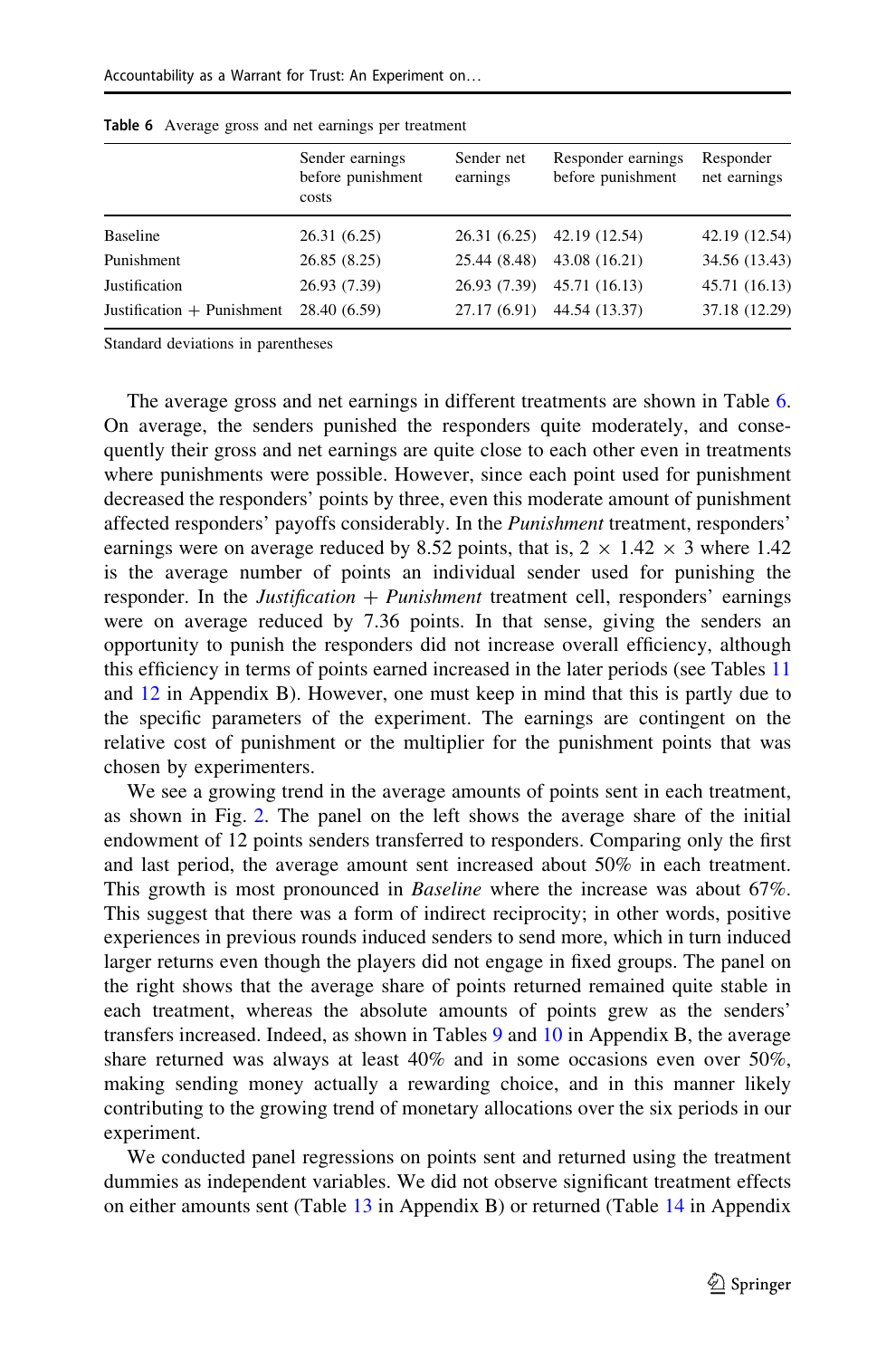<span id="page-15-0"></span>

Fig. 2 Average shares of points sent and returned per period

B). However, if we include the amount received in the first stage when explaining responder behavior, or amount received in the previous round when explaining sender behavior as an explanatory variable, the number of points received (first stage/previous round) turns out to be highly significant explanatory variable, which is to be expected. Furthermore, some caution should be used in interpreting the results, given the rather small number of observations per treatment.<sup>6</sup>

To summarize the main results, the average points sent and returned were highest in *Justification*  $+$  *Punishment*, lowest in *Baseline*, while *Punishment* and *Justifi*cation fell between these two. When restricting analysis at the first round, the contributions were highest in the treatments with the justification requirement. In accordance with this, responders also returned more money when justifications were required. However, taking into account what responders earned renders the effect of Justification insignificant. Punishment or the interaction between Punishment and Justification did not produce statistically significant effects.

As the number of independent units of observation after the first round is rather small (12, or 3 sessions per treatment) any regression analysis would not remain unbiased if observations were taken at face value. To account for this problem, we performed clustered bootstrap estimation as the sessions as clusters (Cameron et al. [2008](#page-31-0)). However, significant effects of the explanatory variables on amounts given were not observed. Both ordinary and bootsrapped regressions are reported in Appendix B, Tables [6](#page-14-0) through [9](#page-29-0).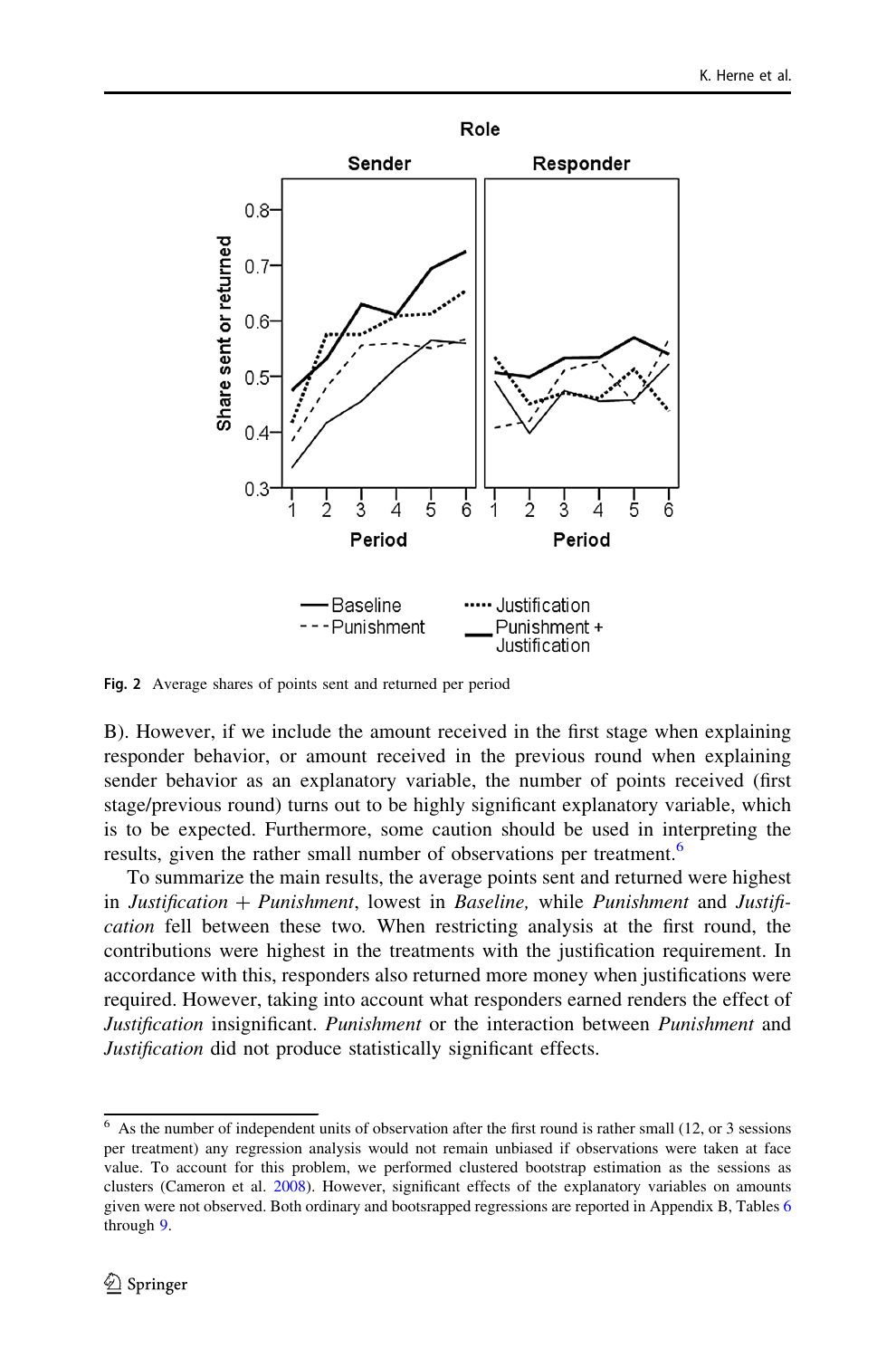Responders also reacted to senders' behavior by discriminating between the two senders and rewarding them in accordance to their behavior. Furthermore, over the six rounds, the proportional share of points returned remained the same throughout the rounds. However, since senders increased the amount they sent, in absolute terms, retuned amounts also increased. The same pattern was observed independent of the treatment. This virtuous cycle increases gross efficiency. However, once the effects of punishments are taken into account, the *net efficiency* in terms of the total payoffs for the whole group of three is actually decreased in treatments with the punishment opportunity.

### 5.3 Justifications

Since the analysis of treatment effects suggests that responders' obligation to justify their choices had some influence on sender behavior, we will further analyze the content of justifications and their connection to responders' behavior. In the Justification and Justification  $+$  Punishment treatment conditions, responders were asked to write a justification for their decision. What kinds of justifications did they give? Since our hypotheses pertained to participants' behavior, the analysis on justifications is exploratory in character. However, insofar as sanctions function as a feedback mechanism, we can expect that the threat of being sanctioned affects the types of justifications responders give. We coded the justifications into five classes: Reciprocity, Equality, Self-Interest, Other, and Empty. The classification is based on our interest in responders' application of different fairness norms. The criteria for these classes as well as examples of each class are given in Table  $7<sup>7</sup>$  Each justification was placed in one class based on its principal content; the justifications were generally short.

Figure [3](#page-18-0) reports the proportional distribution of justifications in *Justification* and *Justification*  $+$  *Punishment* treatments cells. In both cells, messages falling into the Reciprocity class are by far the most common (56% in Justification and 52% in Punishment and Justification), whereas appeals to the equality norm are much less frequent. In *Justification*, Self-interest ties with Equality, and none of the responders failed to give a justification in this treatment. In *Justification*  $+$  *Punishment*, appeals to self-interest are not observed but two responders failed to justify their choices seven times, and one responder failed to do so once. Although such failures could be considered an analytical nuisance, they can also be substantively meaningful: the failure to give a justification even when explicitly required to do so is still a message to the senders. Note also that the share of Empty in *Justification*  $+$  *Punishment* is almost the same as that of Self-Interest in Justification. The distribution of justification types differs between the treatments ( $n = 216$ ,  $\chi^2 = 31.761$ ,  $df = 4$ ,

 $\frac{7}{7}$  Justifications were classified by a research group member who did not participate in defining the classification criteria. The reliability of the classification was checked by having two additional persons, who were not involved in the project, classify the justifications independently. Agreement among the coders can be considered substantial (Landis & Koch, [1977\)](#page-32-0) as Cohen's kappa, measuring agreement between pairs of classifications, ranges from 0.693 (external coders A and B) to 0.780 (external coder A and project member) and 0.795 (external coder B and project member). We therefore consider the classification reliable enough for further analysis.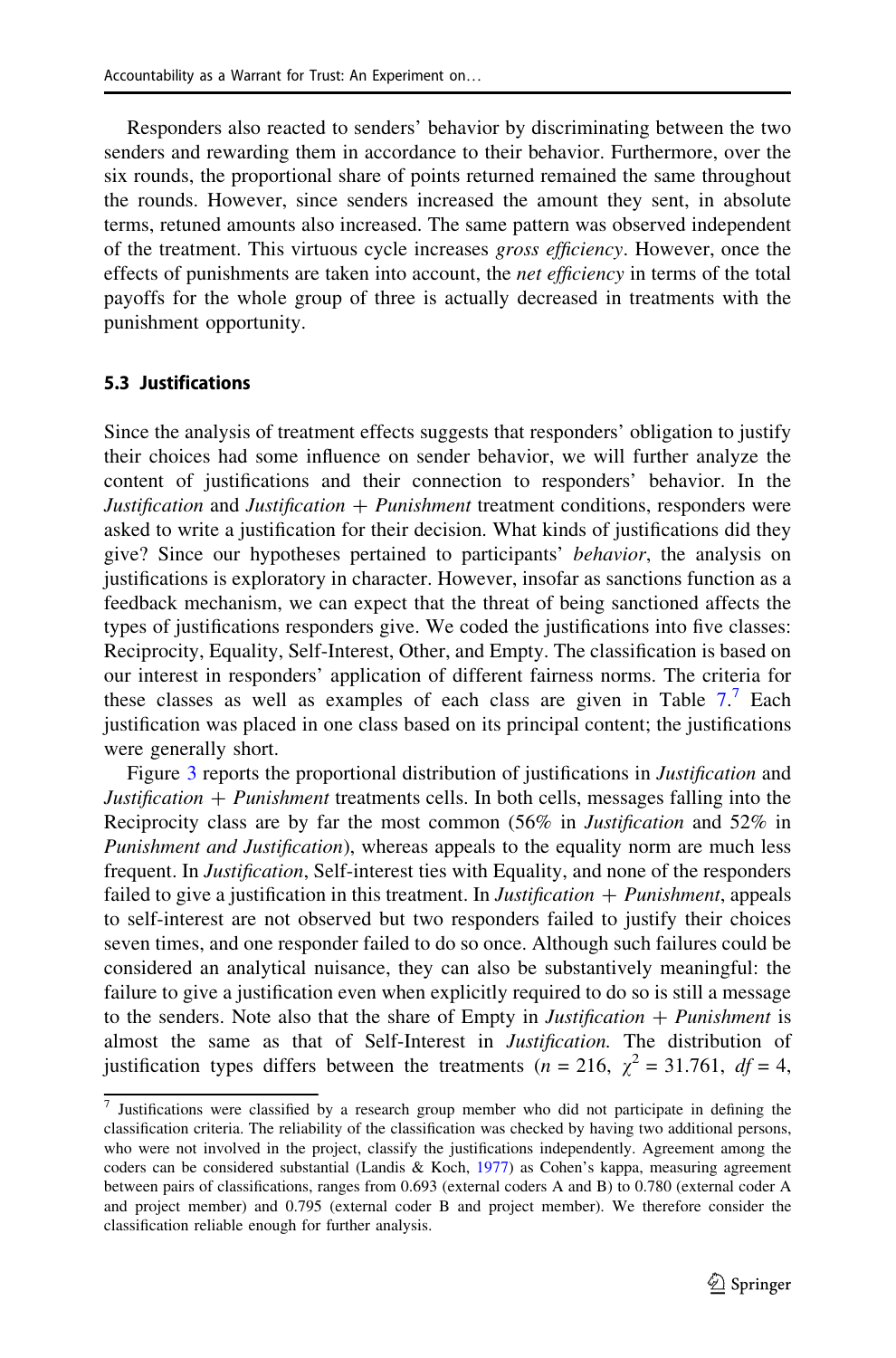<span id="page-17-0"></span>Table 7 Justification classes

| Category    | Explanation and examples                                                                                                                                                                                              |
|-------------|-----------------------------------------------------------------------------------------------------------------------------------------------------------------------------------------------------------------------|
| Reciprocity | The decision-maker announces that the amount of points returned to each sender depends<br>on the number of points they originally sent. The number of points returned is<br>proportional to the number of points sent |
|             | Both get back the same amount they gave                                                                                                                                                                               |
|             | Points you sent come back doubled                                                                                                                                                                                     |
| Equality    | The decision-maker appeals to the equality of the end distribution among all three<br>participants                                                                                                                    |
|             | I thought that let's divide the pot we collected or the tripled amounts sent by the senders<br>and my 12 points into three parts among everyone, in which case everyone would get the<br>same amount                  |
|             | Now total points are about even for three                                                                                                                                                                             |
| Self-       | The decision-maker appeals to his or her own interest                                                                                                                                                                 |
| interest    | I maximize own interest. Apologies                                                                                                                                                                                    |
|             | I want all the monies                                                                                                                                                                                                 |
| Other       | The justification is too general to be classified, unrelated to the distributive decision or has<br>no substantive content                                                                                            |
|             | I thought this might be a good idea                                                                                                                                                                                   |
|             | I just counted it this way                                                                                                                                                                                            |
| Empty       | A participant assigned to the role of a decision-maker gives no justification                                                                                                                                         |

 $p < 0.001$ ). We thereby feel confident to say that the threat of punishment eliminates the propensity to explicitly justify decisions with self-interest.

A question that naturally follows is whether punishments depend on the kinds of justifications responders give or whether the failure to give a justification triggers punishments, which can be investigated in the *Justification*  $+$  *Punishment* treatment cell. To this end, we compared total sanctions (combined sanctions by both senders) directed at responders. Responders seem to face especially harsh punishments if they give no justification, the average number of points used for punishing being 7.46 (s.d. 6.48,  $n = 13$ ) in that case. Recall that the "fine" suffered by the average responder is obtained by multiplying this number by three. In contrast, when the responder evokes the principle of reciprocity, the average sanction is only 1.05 points (s.d. 2.05,  $n = 56$ ). Other justification classes fall in between these two but are closer to Reciprocity than Empty. The Brown-Forsythe test statistic (7.382,  $df1 = 3$ ,  $df2 = 28.163$ ,  $p = 0.001$ ) suggests that average punishments differ among the classes. Furthermore, Tamhane's T2 test shows that there are statistically significant differences between Reciprocity and Empty ( $p = 0.023$ ) as well as between Reciprocity and Other ( $p = 0.079$ ).<sup>8</sup>

<sup>8</sup> Although the number of observations makes it relatively safe to rely on parametric tests, we repeated the analysis using non-parametric tests. The Kruskal–Wallis test also points to differences in average (more specifically, median) sanctions ( $\chi^2 = 18.831$ ,  $p < 0.001$ ). Pairwise Mann–Whitney U-tests show statistically significant differences between Reciprocity and Other ( $U = 367.50$ ,  $p = 0.002$ ), Reciprocity and Empty ( $U = 143.00, p < 0.001$ ), Equality and Empty ( $U = 61.00, p = 0.033$ ), and Other and Empty  $(U = 84.50, p = 0.043)$ . After Bonferroni correction, Reciprocity vs. Other and Reciprocity vs. Empty remain statistically significant.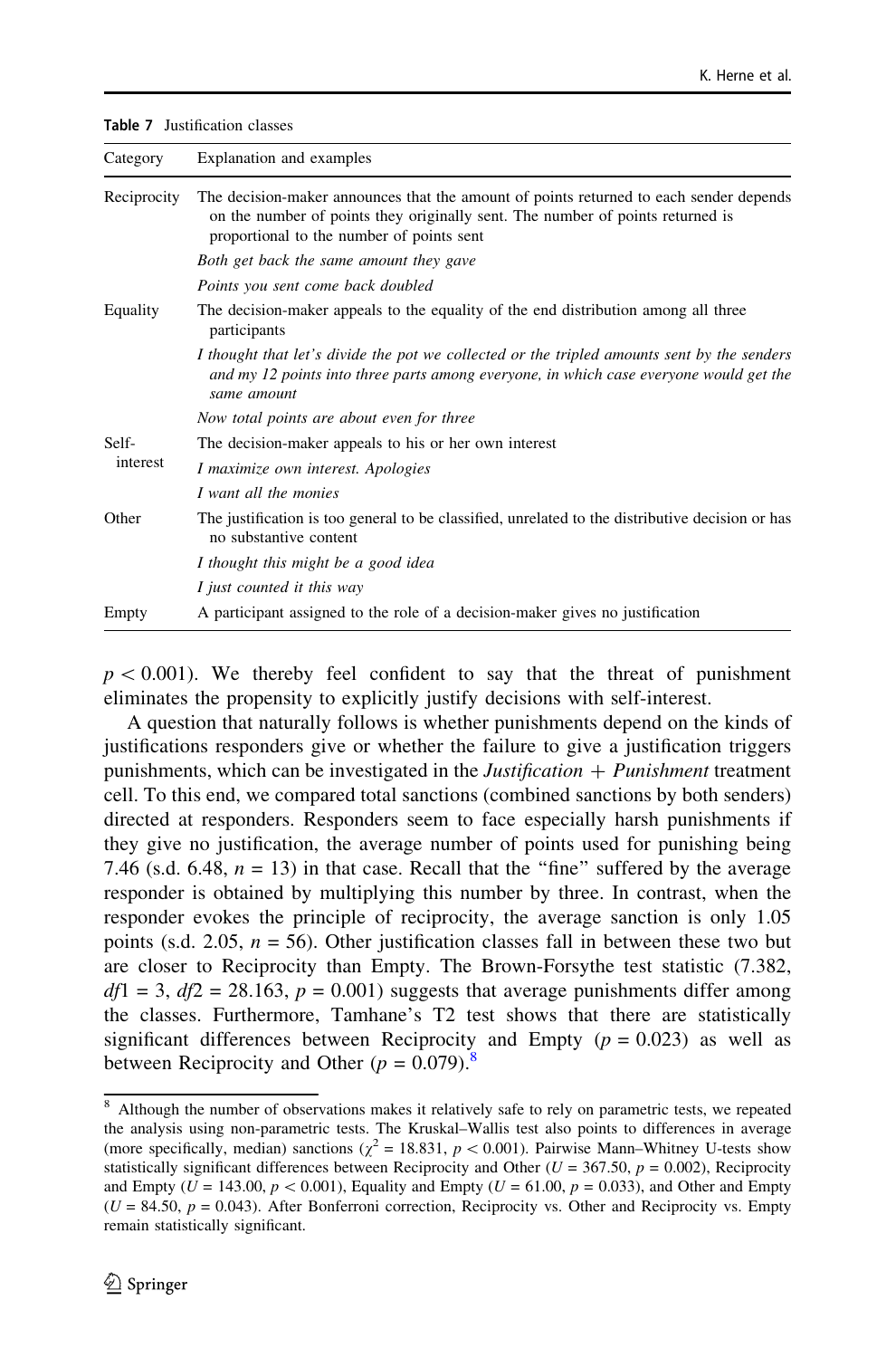<span id="page-18-0"></span>

Fig. 3 The distribution of justification classes

Finally, we checked whether responders' behavior was in line with the justifications they gave. As it is not possible to classify choices as unequivocally as justifications, the results are indicative rather than conclusive. When the allocations falling into the category of reciprocity, equality or self-interest are considered, about 61 percent of them match with the associated justification.<sup>9</sup> Justifications matched actual allocations to a somewhat greater degree in the Justification treatment cell (67.3 percent) than in the Justification  $+$  Punishment treatment cell (54.5 percent). According to Pearson's chi square test, the difference between the cells is statistically almost significant ( $\chi^2$  = 3.599, *df* = 1, *p* = 0.058,  $n = 208$ ). In the *Justification + Punishment* treatment cell, responders faced on average larger sanctions when the justification did not match the allocation (9.33 points) than when the two matched (3.22 points). The result from a Mann–Whitney U test is statistically significant ( $U = 894$ ,  $p = 0.006$ ,  $n = 101$ ) and indicates that the opportunity to punish was indeed used as a feedback mechanism to sanction

<sup>&</sup>lt;sup>9</sup> We classified the choice as *reciprocal* if the responder returned more points to the sender who sent more, or returned the same amount of points to both senders after receiving the same amount of points from both of them. The choice was categorized as *equal* if the end distribution among all three players was equal after the responder's choice (and before possible punishments), and selfish if the responder returned nothing to either sender after receiving some amount of points from them. The two categories of justifications, Other and Empty, have no clear counterparts in choices.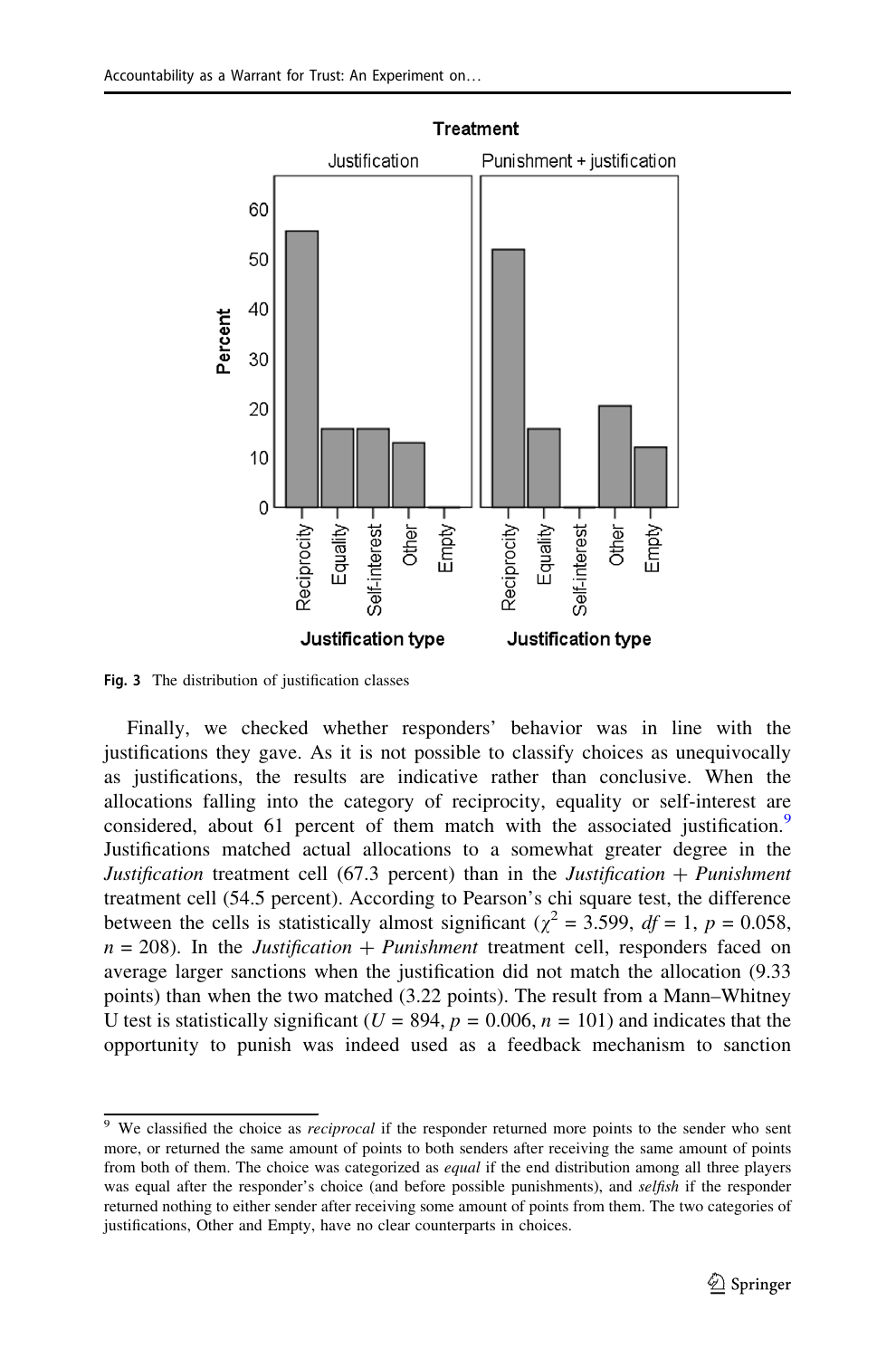responders, not just for allocations, but also for inconsistencies between allocations and justifications.

# 6 Conclusions and discussion

Our experiment was designed to analyze the extent to which different accountability mechanisms increase contributions in a trust game. We designed a three-person trust game to capture asymmetries involved in public accountability relations. The game gauges trust understood as ''belief in reciprocity'' (Berg et al., [1995:](#page-31-0) 137), and our experimental treatments make it possible to discern the behavioral effects of two accountability mechanisms, punishment and justification, either separately or combined. We replicate observations from previous studies on the trust game, that is, resources are sent and returned even in the baseline treatment with no accountability mechanisms.

We also see some differences between the treatments. The average sums sent or returned were highest in *Justification*  $+$  *Punishment*, and lowest in *Baseline*. When looking at the first round, the opportunity to punish responders did not increase points sent or returned, whereas the requirement of a justification had an impact on sender behavior. Moreover, responders reacted to sender behavior, they returned more when they were given more, and they also discriminated between the two senders according to how much each sent. The obligation to justify decisions influenced responder behavior, but the effect is not seen when the amount received from senders is taken into account. The analysis of the content of justifications reveals that in the *Justification + Punishment* treatment cell, there were no justifications that appeal to pure self-interest, whereas in the Justification cell, appeals to self-interest were presented. Moreover, the failure to give any justification as well as inconsistency between one's behavior and the given justification triggered punishments.

These results suggest that punishment was not an effective way to increase contributions, an observation that is in line with certain other trust game studies (Houser et al., [2008,](#page-32-0) Clabuig et al. [2016](#page-31-0)). Regarding justifications, our results give further support to the view that the requirement to justify one's actions increases contributions to others. This may be because people find it easier to give justifications for actions that follow social norms and that are not self-interested. Especially the norm of reciprocity was observed both in responders' actions and in the justifications they gave for their actions. Our results suggest that the difficulty to justify self-interested action may have influenced responders' behavior, because self-interest was not often given as a justification. Furthermore, the fear of punishment prevented appeals to self-interest totally, suggesting that punishment gave senders a tool to give feedback both on decisions and the justifications received from responders. It is worth pointing out, however, that the tendency to follow the norm of reciprocity in terms of both behavior and justifications may also be regarded problematic in public accountability relations where impartiality is expected to be a norm (cf. Rothstein & Teorell, [2008\)](#page-33-0).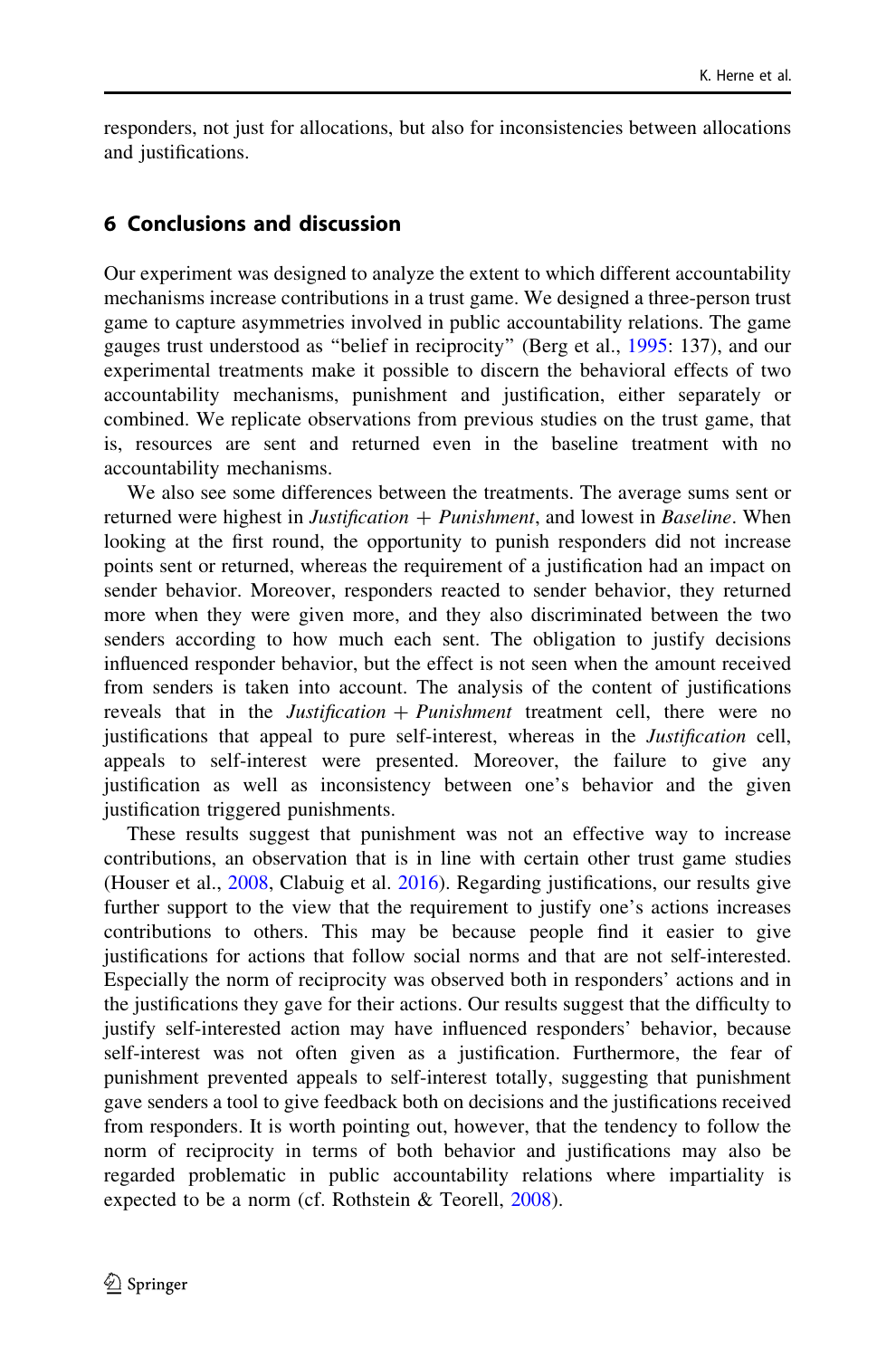Overall, our study offers some support for the importance of justifications as a mechanism of accountability. However, some caution should be used when generalizing from the results because the number of experimental sessions–and consequently, the number independent observations—is somewhat low, and future experiments would therefore be needed to increase the robustness of our findings. Another source of uncertainty arises from the uncertainty regarding sender motivations. While our design was not conducive towards competition between the senders, we cannot conclusively rule out the possibility that some senders might perceive the game as a contest for favors from the responder. Moreover, the frequency of reciprocity as a basis of justifications might lend support to this interpretation of sender behavior.

In our study, experimental subjects were randomly assigned to the sender and responder roles. In this respect, it does not capture one aspect which is present in many public accountability relations, namely the authorization of office-holders. Communication was restricted to responders' justifications for their decisions, whereas future research could address the effects of multilateral communication, including senders' opportunity to publicly discuss and give verbal feedback on responders' behavior and justifications. Moreover, social sanctions such as shaming were precluded since experimental subjects were anonymous, and subjects had no incentives to create reputations since groups were re-shuffled in each round of the experiment. Because our study had an exclusive emphasis on verbal justifications and material sanctions, the effects of social sanctions and reputation building are left for further research.

In our experiment, responders were accountable for one decision at a time, while elected representatives can be accountable for a number of decisions. Responders were accountable to all those individuals who were affected by their decisions, and in treatments involving punishment any (or either) of them could use this opportunity. Elected representatives are typically accountable only to a specific subgroup of the electorate, i.e., constituents, which incentivizes them to act according to the preferences of this particular subgroup (e.g., Chambers, [2004\)](#page-32-0). Future research could also address the behavioral consequences of this restriction.

# Appendix A. Instructions

### INSTRUCTIONS [Common to all]

Welcome to the decision-making experiment!

All participants will receive a participatory reward of 3 euros. These instructions will explain how you can earn more money from the experiment.

Each participant has been randomly assigned a computer to use in the experiment room. The choices made by the participants are transmitted to other participants via the computer screens. All messaging unrelated to the experiment is forbidden.

You will remain anonymous during the experiment. The results of the experiment will be analyzed on the aggregate level and no choices any participant makes will be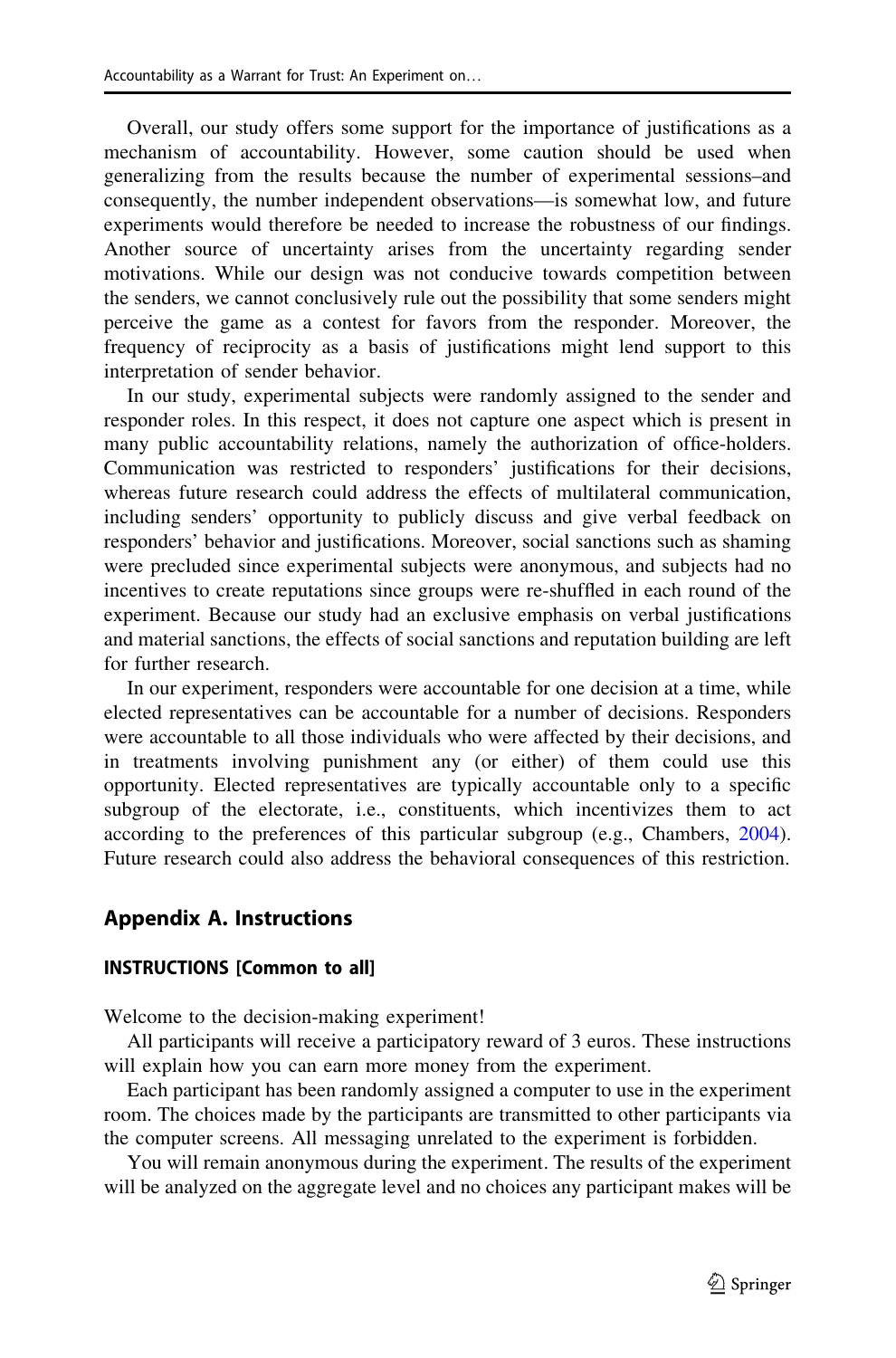connected back to them. The identities of all participants will be withheld from everyone except the organizers of the experiment.

At the start of the experiment we will read through the instructions together, after which you will get the chance to familiarize yourself with them independently. You will start with three practice tasks. The experiment will begin after all participants have answered correctly to the practice questions.

You are not to discuss with other participants during the experiment. Each participant will make their decisions independently. If you have any questions, please raise your hand. The organizer of the experiment will come see you personally and answer any questions you may have.

Please close your mobile phone for the duration of the experiment.

#### The experiment [Baseline]

At the start of the experiment each participant will be randomly assigned to either the role of sender or responder. All participants will have a chance to familiarize themselves with both role's instructions. Your role will be randomly assigned during the first round and it will remain the same throughout the experiment. The experiment consists of six rounds. Your reward will be paid based on one randomly selected round. The reward round will be chosen with a roll of a six-sided dice.

In the beginning of each round the participants will be randomly put into groups of three. The groups will change on each round of the experiment, meaning that you will never be in the same group as in earlier rounds.

You will not be given the identity of your group members during or after the experiment.

Each group will consist of three people, two of whom will be senders and one a responder. All rounds of the experiment consist of three stages. The senders will make their decision in the first stage and the responder in the second.

The decisions that you will make during the experiment are about sending points. The points will be converted into rewards so that  $2$  points  $= 1$  euro.

#### Stage 1. Only the sender will make a decision

#### Instructions to the sender

In the first stage of the round each member of the group is given 12 points. It is your job to decide how many points you want to send to the responder. You are free to choose any sum between 0 and 12 points. The other sender in your group will make the same decision.

The points you send to the responder are multiplied by three, meaning that per each point you send the responder will receive three.

Example 1: Sender A sends the responder three (3) points and sender B sends two (2) points. The responder will receive a total of  $3 \times 3 + 3 \times 2 = 15$  points.

After the first stage sender A is left with nine (9) points and sender B is left with ten (10) points.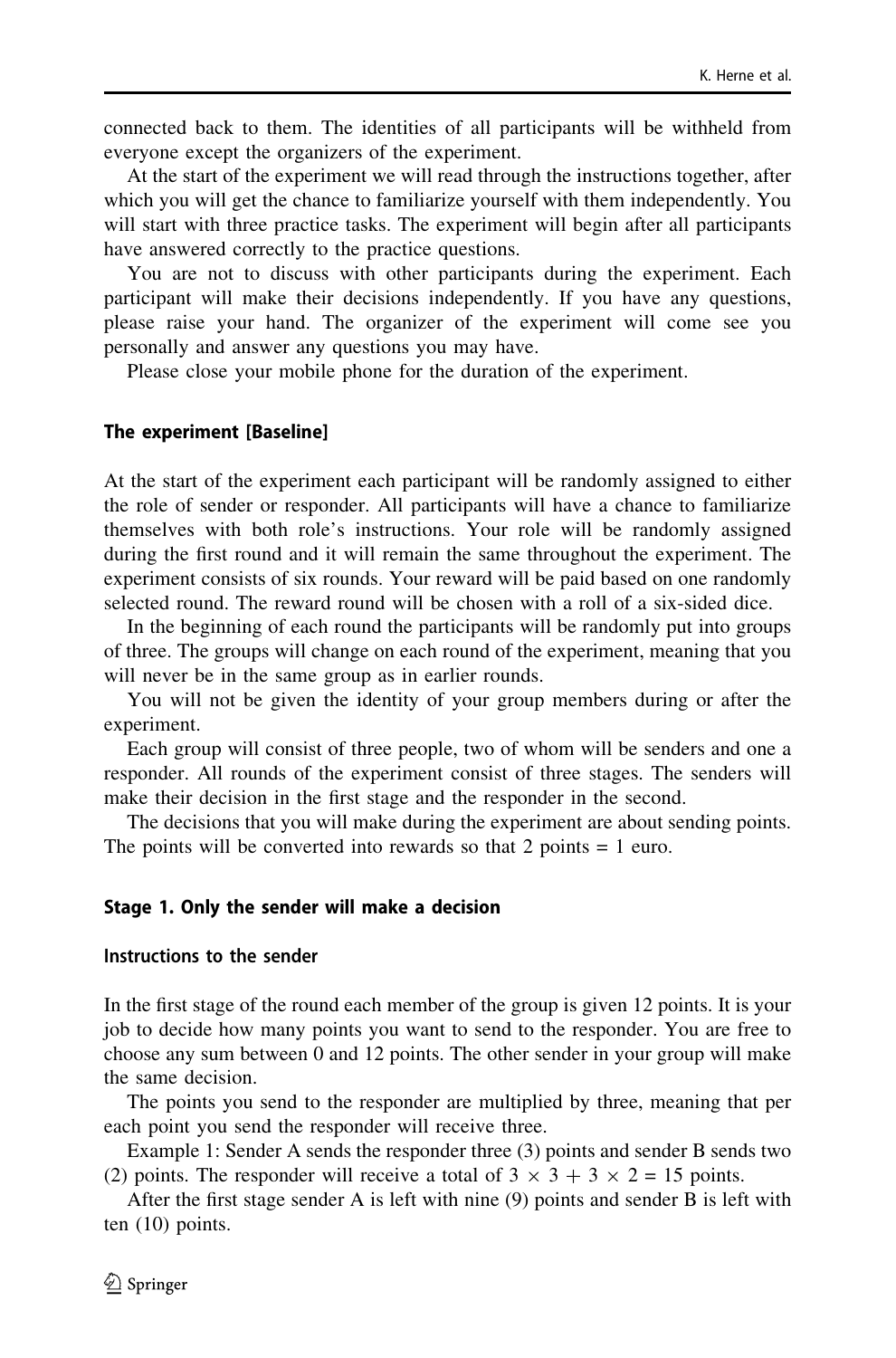Example 2: Sender A sends the responder four (4) points and sender B send one (1) point. The responder gets a total of  $3 \times 4 + 3 \times 1 = 15$  points. After the first stage sender A is left with eight (8) and sender B with eleven (11) points.

#### Stage 2. Only the responder makes a decision

#### Instructions to the responder

You have at your disposal the 12 points you were given in the first stage and any points you might have gotten from the senders. In the second stage of the round it is your job to decide how many points you want to send to sender A, how many to sender B and how many you want to keep for yourself.

After you make the decision each group member will be given information about all decisions that were made in stages 1 and 2 by each participant.

#### Stage 3

All members of the group are given 12 more points in stage three. At the end of stage 3 the total points earned during the whole round will be shown to all group members.

#### How total points are determined in each round

Both *senders* reward consists of the points the sender kept in the 1st stage, points he or she might have received from the responder in the 2nd stage and the 12 points given in the 3rd stage.

The responder's reward consists of the points he or she kept in the 2nd stage and the points he or she was given in the 3rd stage.

These reward sums will be revealed at the end of each round. To speed up reward payment please write down your rewards (in points and euros) at the end of each round to the sheet provided at your seat.

### New round

After the third stage a new round begins, and all participants will be randomly divided into new groups of three. The roles of the participants will remain the same in each round.

The experiment is 6 rounds long. After the experiment the participants will answer a questionnaire about the experiment. After all participants are finished, they will be individually asked to leave the room to claim their reward. The reward is paid based on the result of one, randomly selected round of the experiment. The reward round will be chosen with the roll of a six-sided dice.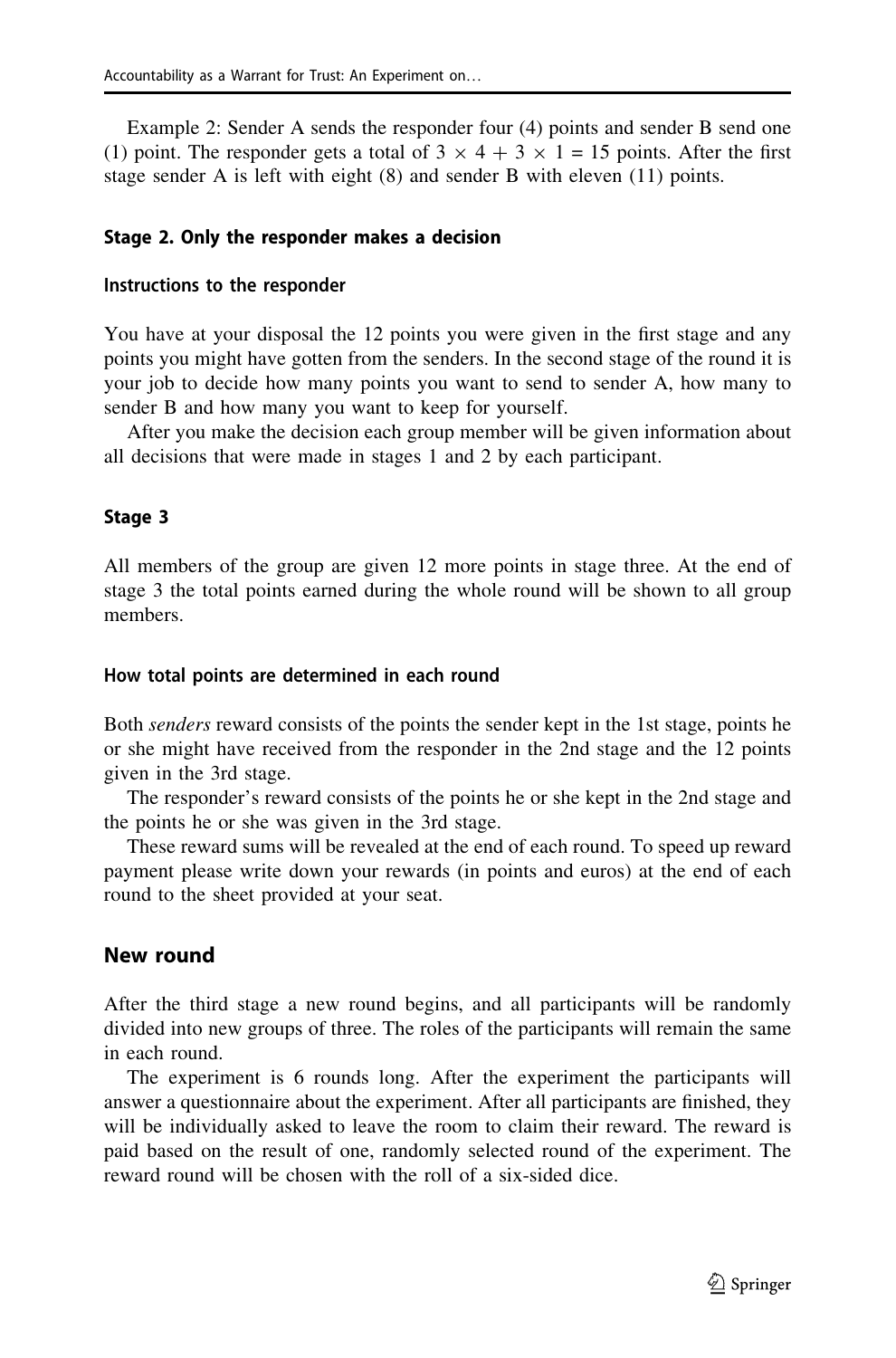#### The experiment [Punishment]

At the start of the experiment each participant will be randomly assigned to either the role of sender or responder. All participants will have a chance to familiarize themselves with both role's instructions. Your role will be randomly assigned during the first round and it will remain the same throughout the experiment. The experiment consists of six rounds. Your reward will be paid based on one randomly selected round. The reward round will be chosen with a roll of a six-sided dice.

In the beginning of each round the participants will be randomly put into groups of three. The groups will change on each round of the experiment, meaning that you will never be in the same group as in earlier rounds.

You will not be given the identity of your group members during or after the experiment.

Each group will consist of three people, two of whom will be senders and one a responder. All rounds of the experiment consist of three stages. The senders will make their decision in the first stage and the responder in the second.

The decisions that you will make during the experiment are about sending points. The points will be converted into rewards so that 2 points = 1 euro.

### Stage 1. Only the sender will make a decision

#### Instructions to the sender

In the first stage of the round each member of the group is given 12 points. It is your job to decide how many points you want to send to the responder. You are free to choose any sum between 0 and 12 points. The other sender in your group will make the same decision.

The points you send to the responder are multiplied by three, meaning that per each point you send the responder will receive three.

Example 1: Sender A sends the responder three (3) points and sender B sends two (2) points. The responder will receive a total of  $3 \times 3 + 3 \times 2 = 15$  points.

After the first stage sender A is left with nine (9) points and sender B is left with ten (10) points.

Example 2: Sender A sends the responder four (4) points and sender B send one (1) point. The responder gets a total of  $3 \times 4 + 3 \times 1 = 15$  points. After the first stage sender A is left with eight (8) and sender B with eleven (11) points.

### Stage 2. Only the responder makes a decision

#### Instructions to the responder

At your disposal you have 12 points from the first round and any points the senders might have sent you. In this second stage it is your job to decide how many points you want to send to sender A, how many points to sender B and how many you want to keep for yourself. Justify your decisions to both senders. Please write your justification to the assigned field on your computer screen.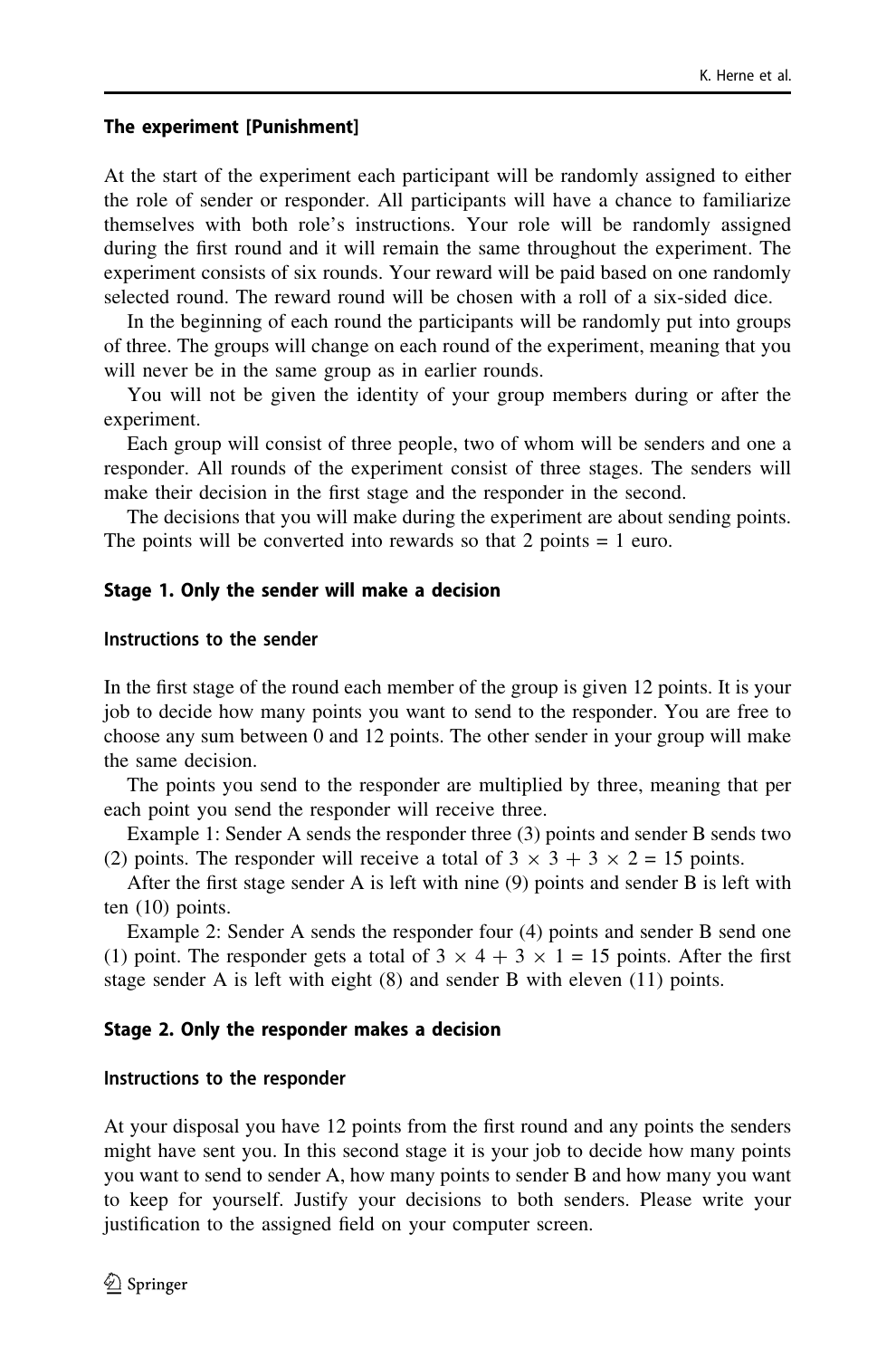After you make the decision each group member will be given information about all decisions that were made in stages 1 and 2 by each participant and your justifications will be shown to both senders.

### Stage 3

All members of the group are given 12 more points in stage three.

## Instructions to the sender

If you want, you can now reduce the responder's points. You can choose however many points you would like to reduce from the responder between 0 and 12 points. Any points left unused will be added to your total earnings from the round.

For each point you use three will be reduced from the responder until he or she is down to 0 points. (The responder's points will always total at least 0 points after reductions).

At the end of stage 3 all points collected during the round will be shown to all group members.

#### How total points are determined in each round

Both *senders* reward consists of the points the sender kept in the 1st stage, points he or she might have received from the responder in the 2nd stage and the 12 points given in the 3rd stage, minus any points the sender used to reduce points from the responder.

The responder's reward consists of the points he or she kept in the 2nd stage and the 12 points he or she was given in the 3rd stage, of which any minus points sent by the sender will be reduced.

These reward sums will be revealed at the end of each round. To speed up reward payment please write down your rewards (in points and euros) at the end of each round to the sheet provided at your seat.

### New round

After the third stage a new round begins, and all participants will be randomly divided into new groups of three. The roles of the participants will remain the same in each round.

The experiment is 6 rounds long. After the experiment the participants will answer a questionnaire about the experiment. After all participants are finished, they will be individually asked to leave the room to claim their reward. The reward is paid based on the result of one, randomly selected round of the experiment. The reward round will be chosen with the roll of a six-sided dice.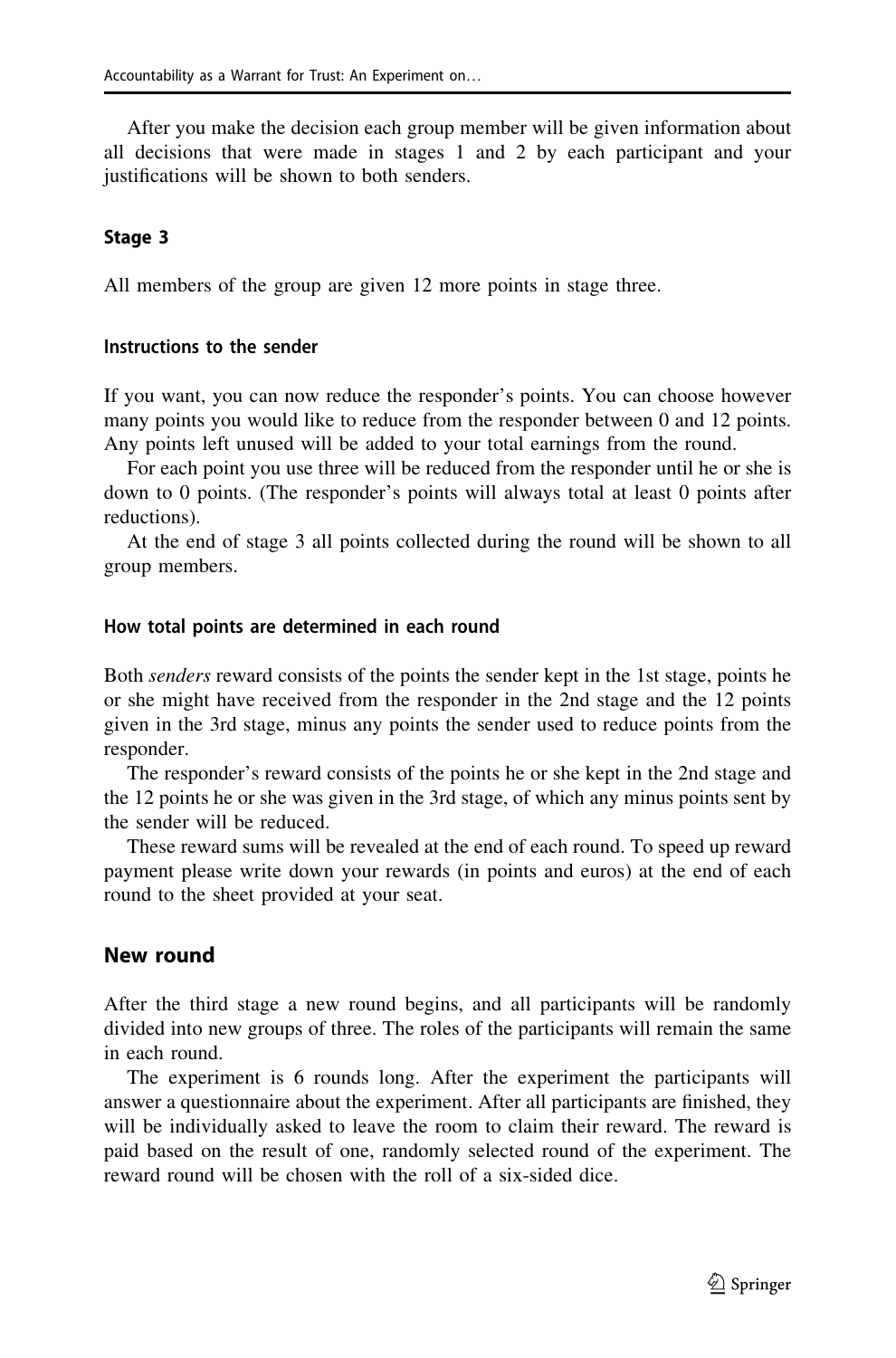#### The experiment [Justification]

At the start of the experiment each participant will be randomly assigned to either the role of sender or responder. All participants will have a chance to familiarize themselves with both role's instructions. Your role will be randomly assigned during the first round and it will remain the same throughout the experiment. The experiment consists of six rounds. Your reward will be paid based on one randomly selected round. The reward round will be chosen with a roll of a six-sided dice.

In the beginning of each round the participants will be randomly put into groups of three. The groups will change on each round of the experiment, meaning that you will never be in the same group as in earlier rounds.

You will not be given the identity of your group members during or after the experiment.

Each group will consist of three people, two of whom will be senders and one a responder. All rounds of the experiment consist of three stages. The senders will make their decision in the first stage and the responder in the second.

The decisions that you will make during the experiment are about sending points. The points will be converted into rewards so that 2 points = 1 euro.

### Stage 1. Only the sender will make a decision

#### Instructions to the sender

In the first stage of the round each member of the group is given 12 points. It is your job to decide how many points you want to send to the responder. You are free to choose any sum between 0 and 12 points. The other sender in your group will make the same decision.

The points you send to the responder are multiplied by three, meaning that per each point you send the responder will receive three.

Example 1: Sender A sends the responder three (3) points and sender B sends two (2) points. The responder will receive a total of  $3 \times 3 + 3 \times 2 = 15$  points.

After the first stage sender A is left with nine (9) points and sender B is left with ten (10) points.

Example 2: Sender A sends the responder four (4) points and sender B send one (1) point. The responder gets a total of  $3 \times 4 + 3 \times 1 = 15$  points. After the first stage sender A is left with eight (8) and sender B with eleven (11) points.

### Stage 2. Only the responder makes a decision

#### Instructions to the responder

At your disposal you have 12 points from the first round and any points the senders might have sent you. In this second stage it is your job to decide how many points you want to send to sender A, how many points to sender B and how many you want to keep for yourself. Justify your decisions to both senders. Please write your justification to the assigned field on your computer screen.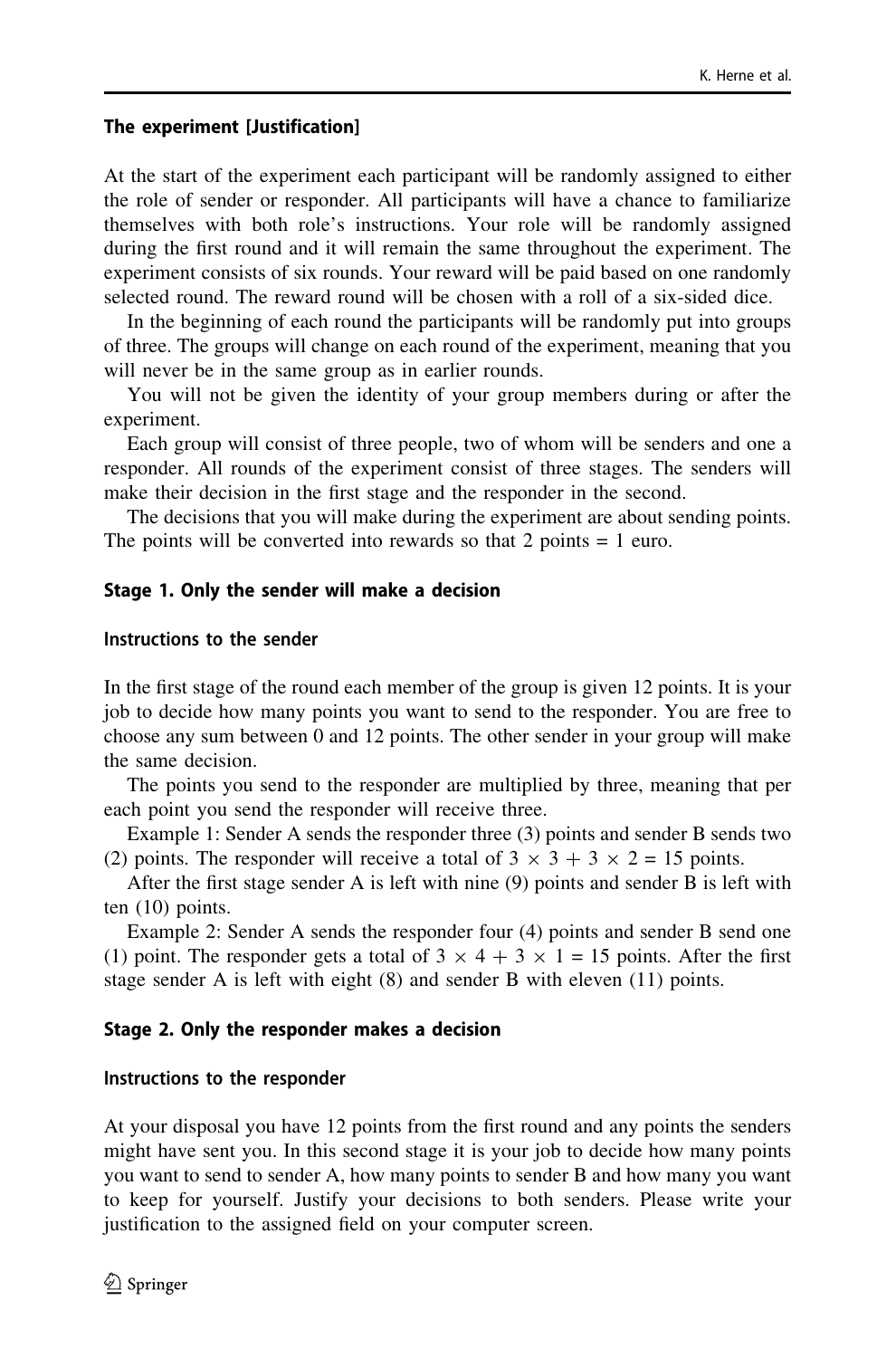After you make the decision each group member will be given information about all decisions that were made in stages 1 and 2 by each participant and your justifications will be shown to both senders.

### Stage 3

All members of the group are given 12 more points in stage three. At the end of stage 3 the total points earned during the whole round will be shown to all group members.

### How total points are determined in each round

Both *senders* reward consists of the points the sender kept in the 1st stage, points he or she might have received from the responder in the 2nd stage and the 12 points given in the 3rd stage.

The responder's reward consists of the points he or she kept in the 2nd stage and the 12 points he or she was given in the 3rd stage.

These reward sums will be revealed at the end of each round. To speed up reward payment please write down your rewards (in points and euros) at the end of each round to the sheet provided at your seat.

# New round

After the third stage a new round begins, and all participants will be randomly divided into new groups of three. The roles of the participants will remain the same in each round.

The experiment is 6 rounds long. After the experiment the participants will answer a questionnaire about the experiment. After all participants are finished, they will be individually asked to leave the room to claim their reward. The reward is paid based on the result of one, randomly selected round of the experiment. The reward round will be chosen with the roll of a six-sided dice.

### The experiment [Punishment and Justification]

At the start of the experiment each participant will be randomly assigned to either the role of sender or responder. All participants will have a chance to familiarize themselves with both role's instructions. Your role will be randomly assigned during the first round and it will remain the same throughout the experiment. The experiment consists of six rounds. Your reward will be paid based on one randomly selected round. The reward round will be chosen with a roll of a six-sided dice.

In the beginning of each round the participants will be randomly put into groups of three. The groups will change on each round of the experiment, meaning that you will never be in the same group as in earlier rounds.

You will not be given the identity of your group members during or after the experiment.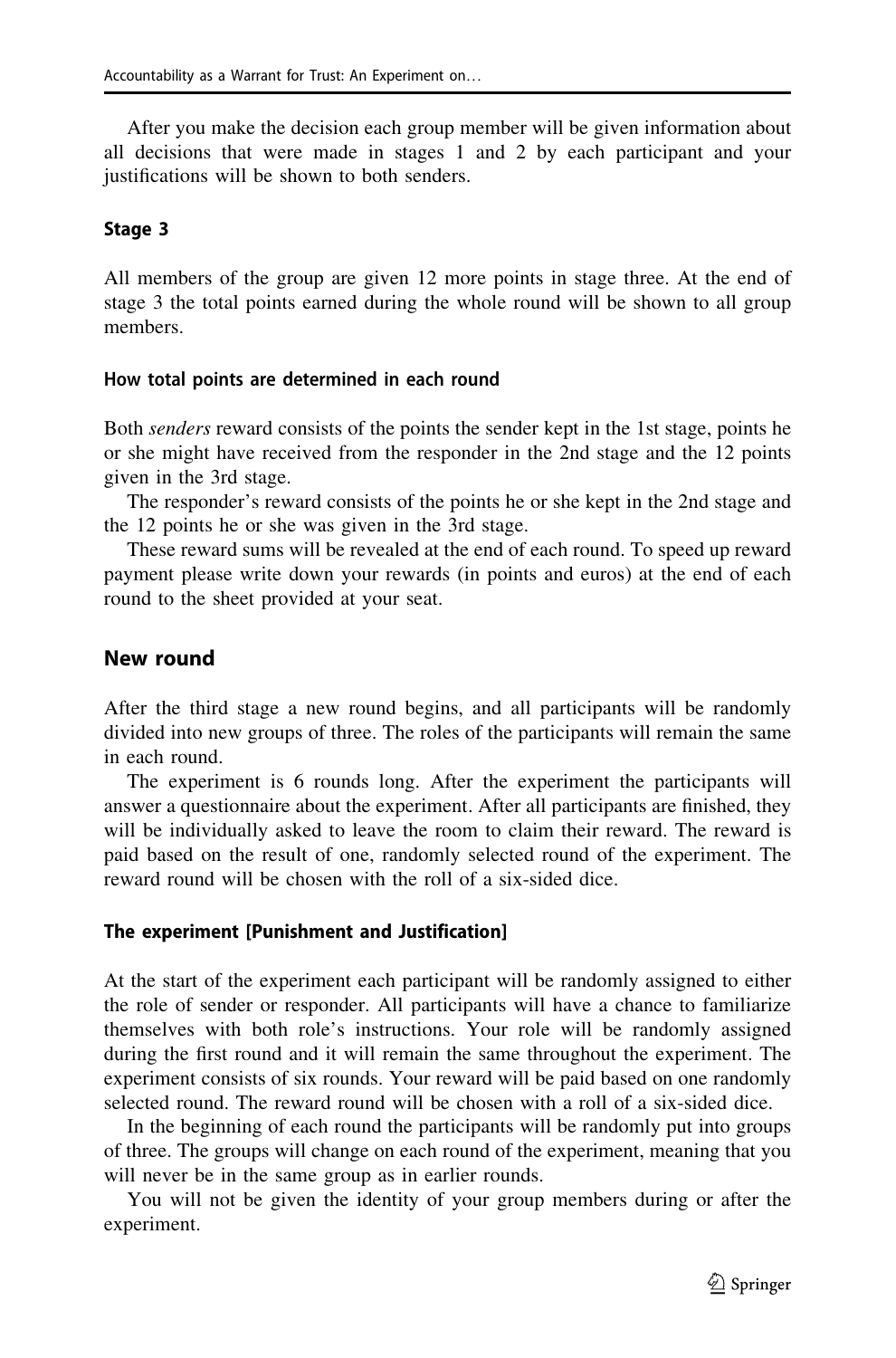Each group will consist of three people, two of whom will be senders and one a responder. All rounds of the experiment consist of three stages. The senders will make their decision in the first stage and the responder in the second.

The decisions that you will make during the experiment are about sending points. The points will be converted into rewards so that 2 points = 1 euro.

#### Stage 1. Only the sender will make a decision

#### Instructions to the sender

In the first stage of the round each member of the group is given 12 points. It is your job to decide how many points you want to send to the responder. You are free to choose any sum between 0 and 12 points. The other sender in your group will make the same decision.

The points you send to the responder are multiplied by three, meaning that per each point you send the responder will receive three.

Example 1: Sender A sends the responder three (3) points and sender B sends two (2) points. The responder will receive a total of  $3 \times 3 + 3 \times 2 = 15$  points.

After the first stage sender A is left with nine (9) points and sender B is left with ten (10) points.

Example 2: Sender A sends the responder four (4) points and sender B send one (1) point. The responder gets a total of  $3 \times 4 + 3 \times 1 = 15$  points. After the first stage sender A is left with eight (8) and sender B with eleven (11) points.

#### Stage 2. Only the responder makes a decision

#### Instructions to the responder

At your disposal you have 12 points from the first round and any points the senders might have sent you. In this second stage it is your job to decide how many points you want to send to sender A, how many points to sender B and how many you want to keep for yourself. Justify your decisions to both senders. Please write your justification to the assigned field on your computer screen.

After you make the decision each group member will be given information about all decisions that were made in stages 1 and 2 by each participant and your justifications will be shown to both senders.

#### Stage 3

All members of the group are given 12 more points in stage three.

#### Instructions to the sender

If you want, you can now reduce the responder's points. You can choose however many points you would like to reduce from the responder between 0 and 12 points. Any points left unused will be added to your total earnings from the round.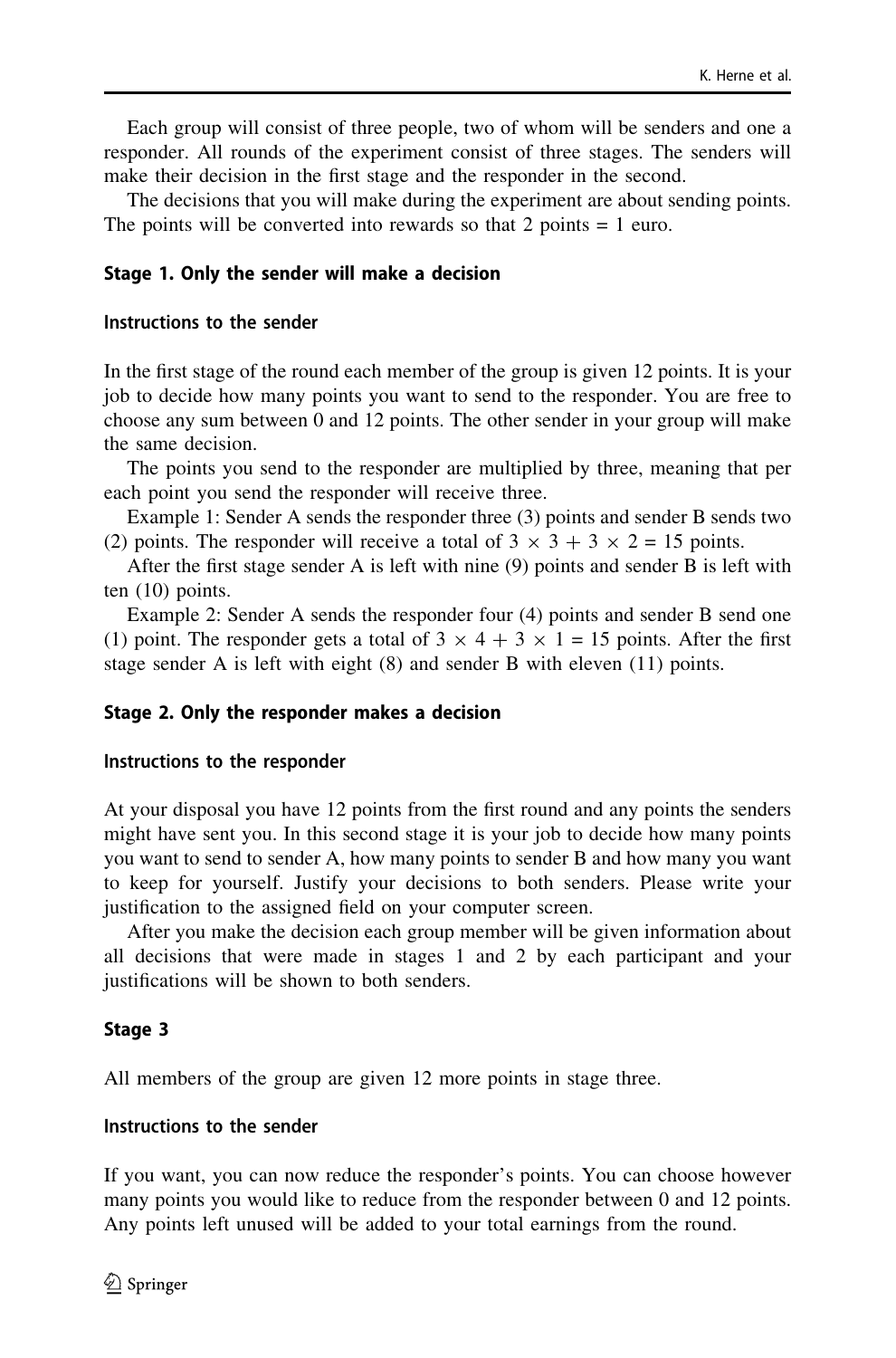For each point you use three will be reduced from the responder until he or she is down to 0 points. (The responder's points will always total at least 0 points after reductions).

At the end of stage 3 all points collected during the round will be shown to all group members.

#### How total points are determined in each round

Both *senders* reward consists of the points the sender kept in the 1st stage, points he or she might have received from the responder in the 2nd stage and the 12 points given in the 3rd stage, minus any points the sender used to reduce points from the responder.

The responder's reward consists of the points he or she kept in the 2nd stage and the 12 points he or she was given in the 3rd stage, of which any minus points sent by the sender will be reduced.

These reward sums will be revealed at the end of each round. To speed up reward payment please write down your rewards (in points and euros) at the end of each round to the sheet provided at your seat.

### New round

After the third stage a new round begins, and all participants will be randomly divided into new groups of three. The roles of the participants will remain the same in each round.

The experiment is 6 rounds long. After the experiment the participants will answer a questionnaire about the experiment. After all participants are finished, they will be individually asked to leave the room to claim their reward. The reward is paid based on the result of one, randomly selected round of the experiment. The reward round will be chosen with the roll of a six-sided dice.

### Appendix B

See Tables 8, [9,](#page-29-0) [10](#page-29-0), [11](#page-29-0), [12](#page-29-0), [13,](#page-30-0) [14,15](#page-30-0), and [16.](#page-30-0)

| Senders | Receivers   |             | Total      |
|---------|-------------|-------------|------------|
|         | Unequal     | Equal       |            |
| Unequal | 294 (79.7%) | 75 (20.3%)  | 369 (100%) |
| Equal   | $3(4.8\%)$  | 60(95.2%)   | 63 (100%)  |
| Total   | 297 (68.8%) | 135 (31.3%) | 432 (100%) |

Table 8 Reciprocal choices of the responders as a response to amounts received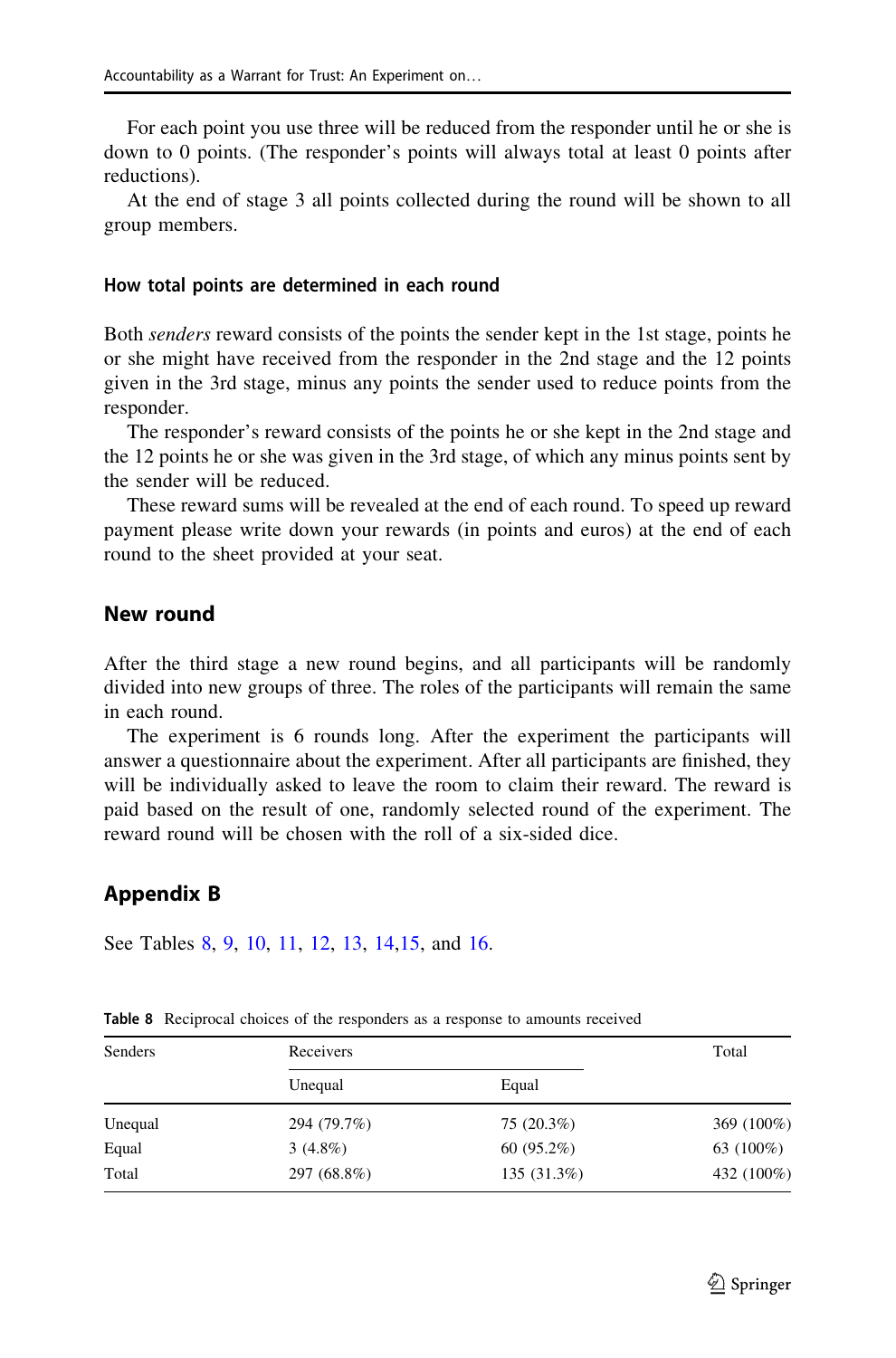| Period         | <b>Baseline</b> |          |             |          | Punishment |             |  |
|----------------|-----------------|----------|-------------|----------|------------|-------------|--|
|                | Received        | Returned | Return- $%$ | Received | Returned   | Return- $%$ |  |
| 1              | 24.170          | 11.890   | 0.492       | 27.670   | 11.280     | 0.408       |  |
| 2              | 30.000          | 11.944   | 0.398       | 34.670   | 14.550     | 0.420       |  |
| 3              | 32.830          | 15.610   | 0.475       | 40.000   | 20.450     | 0.511       |  |
| $\overline{4}$ | 37.170          | 16.944   | 0.456       | 40.330   | 21.280     | 0.528       |  |
| 5              | 40.670          | 18.610   | 0.458       | 39.670   | 17.940     | 0.452       |  |
| 6              | 40.330          | 21.056   | 0.522       | 40.830   | 23.170     | 0.567       |  |

<span id="page-29-0"></span>Table 9 Mean return share per treatment: baseline and punishment

Table 10 Mean return share per treatment cell: Justification and Justification  $+$  Punishment

| Period         | Justification |          |             |          | Justification $+$ punishment |             |  |
|----------------|---------------|----------|-------------|----------|------------------------------|-------------|--|
|                | Received      | Returned | Return- $%$ | Received | Returned                     | Return- $%$ |  |
| 1              | 30.000        | 16.056   | 0.535       | 34.170   | 17.333                       | 0.507       |  |
| 2              | 41.500        | 18.722   | 0.451       | 38.330   | 19.111                       | 0.499       |  |
| 3              | 41.500        | 19.556   | 0.471       | 45.330   | 24.167                       | 0.533       |  |
| $\overline{4}$ | 43.830        | 20.220   | 0.461       | 44.000   | 23.500                       | 0.534       |  |
| 5              | 44.170        | 22.667   | 0.513       | 50.000   | 28.500                       | 0.570       |  |
| 6              | 47.170        | 20.667   | 0.438       | 52.170   | 28.167                       | 0.540       |  |

Table 11 Average net earnings in each treatment cell, senders

| Period         | Baseline | Punishment | Justification | Justification $+$ punishment |
|----------------|----------|------------|---------------|------------------------------|
| 1              | 25.92    | 23.39      | 27.02         | 25.72                        |
| 2              | 24.97    | 24.02      | 26.44         | 25.58                        |
| 3              | 26.33    | 25.67      | 26.86         | 27.33                        |
| $\overline{4}$ | 26.28    | 26.89      | 26.80         | 26.91                        |
| 5              | 26.52    | 24.92      | 27.97         | 29.39                        |
| 6              | 27.80    | 27.72      | 26.47         | 28.08                        |

Table 12 Average net earnings in each treatment cell, responders

| Period         | Baseline | Punishment | Justification | Justification $+$ punishment |
|----------------|----------|------------|---------------|------------------------------|
| 1              | 36.28    | 30.56      | 37.94         | 33.33                        |
| 2              | 42.06    | 35.28      | 46.79         | 33.72                        |
| 3              | 41.22    | 32.22      | 45.94         | 38.00                        |
| $\overline{4}$ | 44.22    | 36.89      | 47.61         | 35.50                        |
| 5              | 46.05    | 37.06      | 45.50         | 42.33                        |
| 6              | 43.28    | 35.33      | 50.50         | 40.17                        |
|                |          |            |               |                              |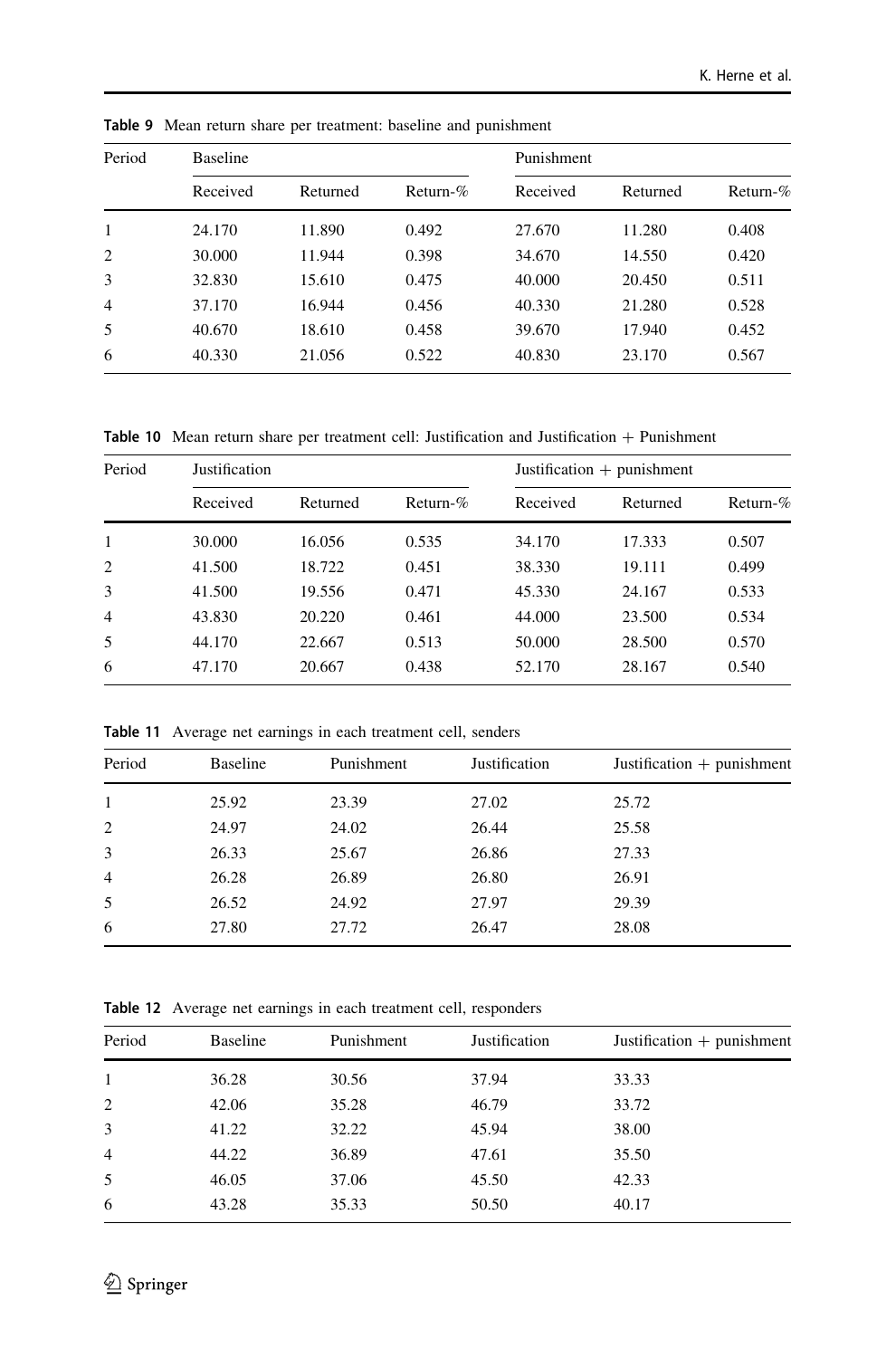<span id="page-30-0"></span>

| Table 13 Variables explaining sender behavior |  |
|-----------------------------------------------|--|
|-----------------------------------------------|--|

|                                   |                      | П                    |
|-----------------------------------|----------------------|----------------------|
| Points returned in previous round |                      | $0.243(0.015)$ ***   |
| Punishment                        | 0.500(0.829)         | 0.205(0.589)         |
| Justification                     | 1.194 (0.784)        | 0.733(0.540)         |
| Justification $\times$ Punishment | $-0.06(1.11)$        | $-0.214(0.778)$      |
| N                                 | $144 \times 6 = 864$ | $144 \times 5 = 720$ |
| Adj. $R^2$                        | 0.0159               | 0.283                |

Standard errors (in parentheses) clustered on individual. Significance levels: \*\*\*p < 0.001, \*\*p < 0.01,  $*p < 0.05, \, p < 0.10$ 

|  |  | <b>Table 14</b> Variables explaining responder behavior |  |  |
|--|--|---------------------------------------------------------|--|--|
|--|--|---------------------------------------------------------|--|--|

|                                      | Ш                   | VI                  |
|--------------------------------------|---------------------|---------------------|
| Points received in the current round |                     | $0.494(0.051)$ ***  |
| Punishment                           | 2.102(3.667)        | 0.618(2.830)        |
| Justification                        | 3.634(4.025)        | 0.095(3.294)        |
| Justification $\times$ Punishment    | 1.71(3.397)         | 1.892 (4.347)       |
| N                                    | $72 \times 6 = 432$ | $72 \times 6 = 432$ |
| Adj. $R^2$                           | 0.034               | 0.390               |

Standard errors (in parentheses) clustered on individual. Significance levels: \*\*\*p $\lt 0.001$ , \*\*p $\lt 0.01$ ,  $*_{p} < 0.05, \, p < 0.10$ 

| Punishment                        | 0.500(1.71)       |
|-----------------------------------|-------------------|
| Justification                     | 1.194(1.27)       |
| Justification $\times$ Punishment | $-$ 0.060 (2.211) |
|                                   | 0.0159            |

Bootstrapped standard errors in parentheses, 3,483 replications, 12 clusters (sessions) Significance levels: \*\*\*p < 0.001, \*\*p < 0.01, \*p < 0.05,  $p$  < 0.10

|  | <b>Table 16</b> Treatments effects on responder behavior, bootstrap estimates of standard errors |  |  |  |  |  |
|--|--------------------------------------------------------------------------------------------------|--|--|--|--|--|
|--|--------------------------------------------------------------------------------------------------|--|--|--|--|--|

| Punishment                        | 2.102(5.62) |
|-----------------------------------|-------------|
| Justification                     | 3.634(7.26) |
| Justification $\times$ punishment | 1.71 (7.94) |
|                                   | 0.0159      |

Bootstrapped standard errors in parentheses, 3,483 replications, 12 clusters (sessions) Significance levels: \*\*\*p < 0.001, \*\*p < 0.01, \*p < 0.05,  $p$  < 0.10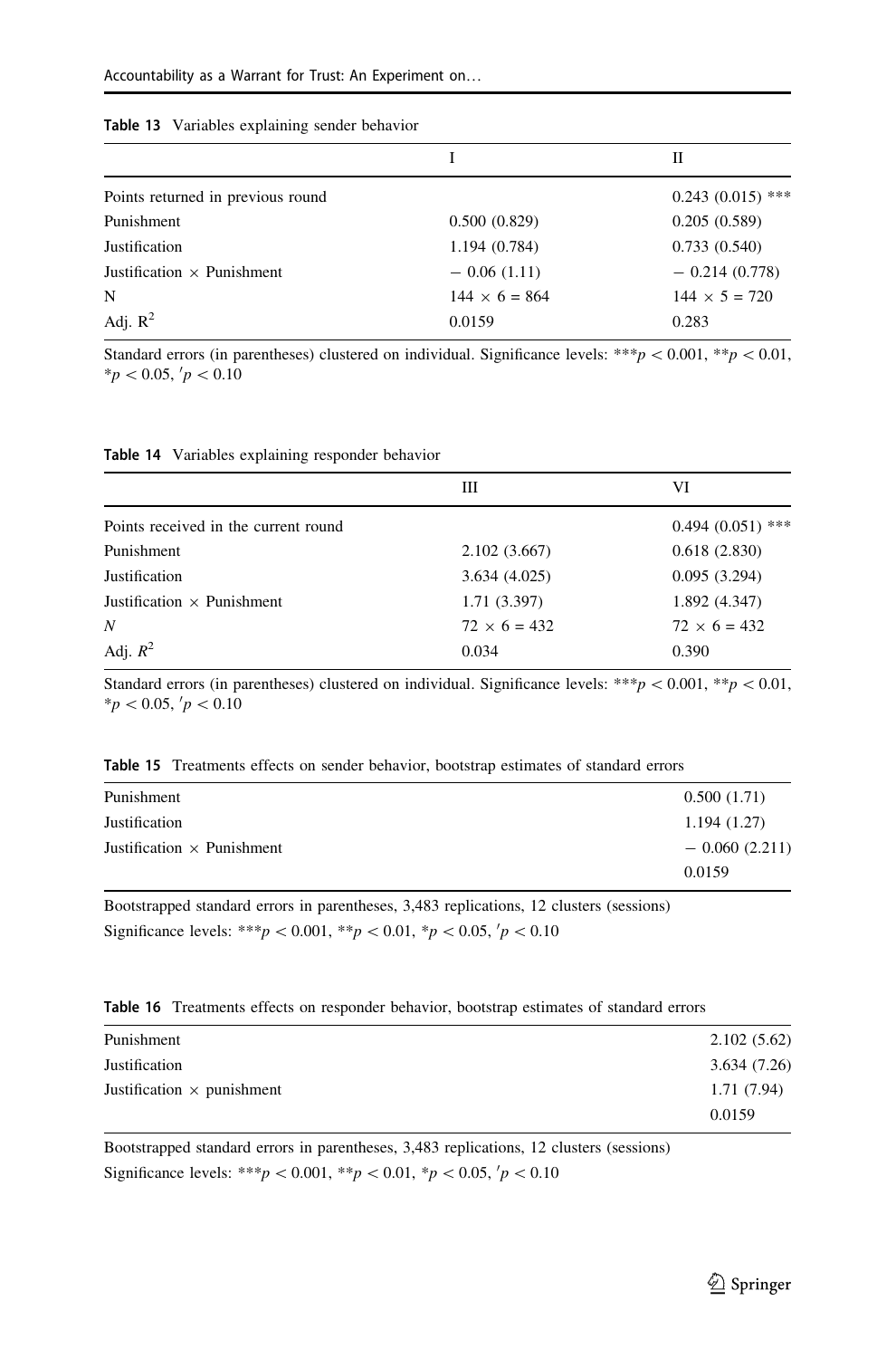<span id="page-31-0"></span>Acknowledgements The authors would like to thank the editor and the two anonymous referees whose comments improved the manuscript considerably. This research has been financially supported by the Academy of Finland project 'Democratic Reasoning' (Decision Number 274305) and Strategic Research Council project ''Participation in Long-Term Decision-Making'' (Decision Numbers 312671 and 326662)

Funding Open Access funding provided by University of Turku (UTU) including Turku University Central Hospital.

# **Declarations**

Ethical approval All procedures performed in studies involving human participants were in accordance with the ethical standards of the institutional and/or national research committee of University of Turku and with the 1964 Helsinki declaration and its later amendments or comparable ethical standards.

Informed consent Informed consent was obtained from all participants included.

Open Access This article is licensed under a Creative Commons Attribution 4.0 International License, which permits use, sharing, adaptation, distribution and reproduction in any medium or format, as long as you give appropriate credit to the original author(s) and the source, provide a link to the Creative Commons licence, and indicate if changes were made. The images or other third party material in this article are included in the article's Creative Commons licence, unless indicated otherwise in a credit line to the material. If material is not included in the article's Creative Commons licence and your intended use is not permitted by statutory regulation or exceeds the permitted use, you will need to obtain permission directly from the copyright holder. To view a copy of this licence, visit [http://](http://creativecommons.org/licenses/by/4.0/) [creativecommons.org/licenses/by/4.0/.](http://creativecommons.org/licenses/by/4.0/)

# References

- Bäckstrand, K. (2008). Accountability of networked climate governance: The rise of transnational climate partnerships. Global Environmental Politics, 8(3), 74–102.
- Balliet, D. (2010). Communication and cooperation in social dilemmas: A meta-analytic review. Journal of Conflict Resolution, 54(1), 39–57.
- Barro, R. J. (1973). The control of politicians: An economic model. Public Choice, 14(1), 19–42.
- Berg, J., Dickhaut, J., & McCabe, K. (1995). Trust, reciprocity and social history. Games and Economic Behavior, 10(1), 122–142.
- Besley, T. (2006). Principled agents? The political economy of good government. Oxford University Press.
- Bochet, O., Page, T., & Putterman, L. (2006). Communication and punishment in voluntary contribution experiments. Journal of Economic Behavior & amp; Organization,  $60(1)$ ,  $11-26$ .
- Bovens, M. (2010). Two concepts of accountability: Accountability as a virtue and as a mechanism. West European Politics, 33(5), 946–967.
- Bovens, M., Goodin, R. E., & Schillemans, T. (2014). The Oxford handbook of public accountability. Oxford University Press.
- Bracht, J., & Feltovich, N. (2009). Whatever you say, your reputation precedes you: Observation and cheap talk in the trust game. Journal of Public Economics, 93(9–10), 1036–1044.
- Brandts, J., Cooper, D. J., & Rott, C. (2019). Communication in laboratory experiments. In Handbook of research methods and applications in experimental economics. Edward Elgar Publishing.
- Calabuig, V., Fatasb, E., Olcinaa, G., & Rodriguez-Larac, I. (2016). Carry a big stick, or no stick at all: Punishment and endowment heterogeneity in the trust game. Journal of Economic Psychology, 57, 153–171.
- Cameron, A.C., Gelbach, J. B., & Miller, D. L. (2008). Bootstrap-based improvements for inference with clustered errors. The Review of Economics and Statistics, 90(3), 414–427. [https://doi.org/10.1162/](https://doi.org/10.1162/rest.90.3.414) [rest.90.3.414](https://doi.org/10.1162/rest.90.3.414)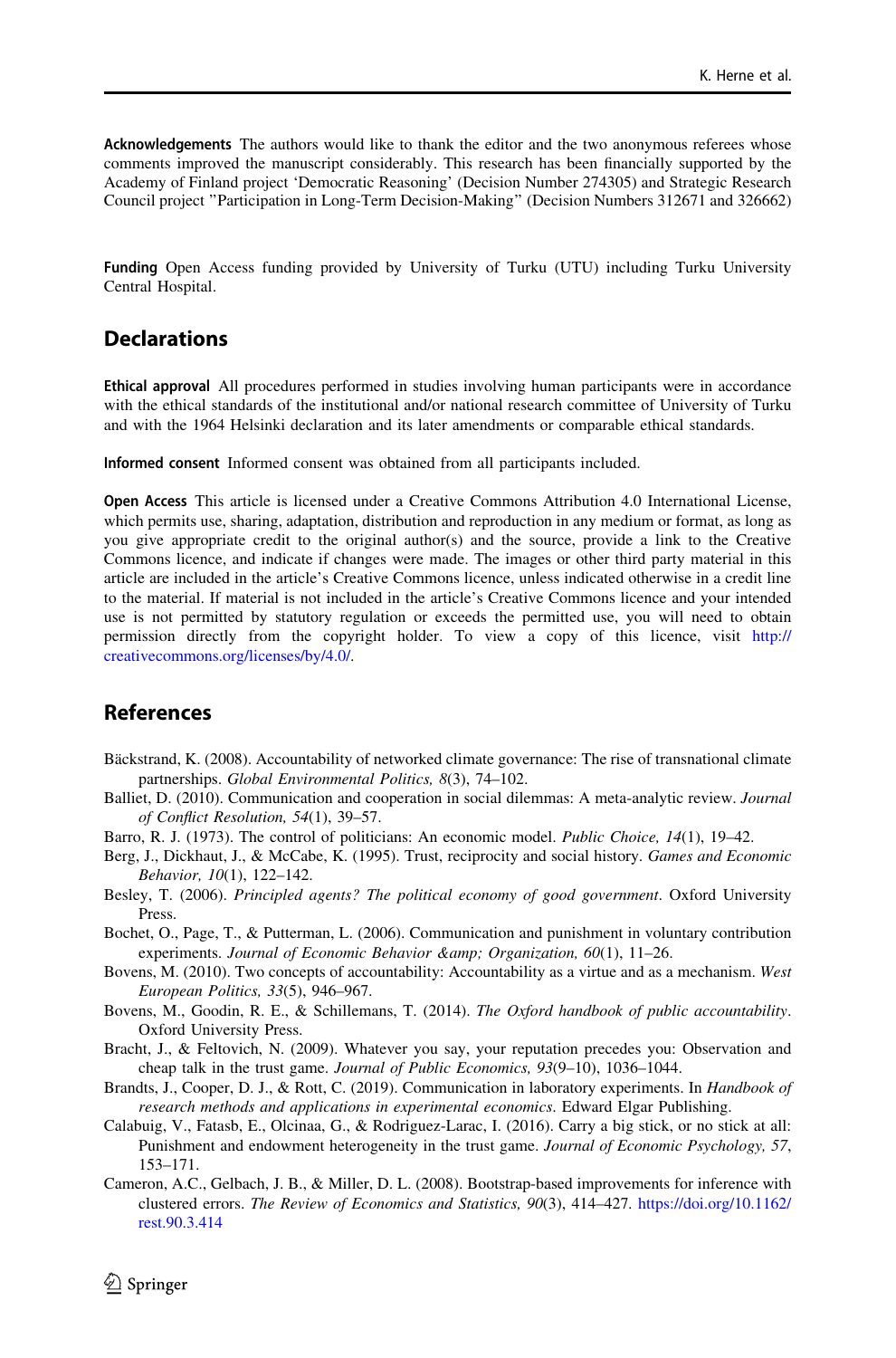- <span id="page-32-0"></span>Cason, T. N., & Gangadharan, L. (2016). Swords without covenants do not lead to self-governance. Journal of Theoretical Politics, 28(1), 44–73.
- Chambers, S. (2004). Behind closed doors: Publicity, secrecy and the quality of deliberation. The Journal of Political Philosophy, 12(4), 389–410.
- Charness, G., Cobo-Reyes, R., & Jiménez, N. (2008). An investment game with third party intervention. Journal of Economic Behavior and Organization, 68(1), 18–28.
- Colombo, C. (2018). Hearing the other side?–Debiasing political opinions in the case of the Scottish independence referendum. Political Studies, 66(1), 23–42.
- Corazzini, L., Kube, S., Maréchal, M. A., & Nicolò, A. (2014). Elections and deceptions: An experimental study on the behavioral effects of democracy. American Journal of Political Science, 58(3), 579–592.
- Dal Bó, E., & Bó, P. (2014). "Do the right thing": The effects of moral suasion on cooperation. *Journal of* Public Economics, 117, 28–38.
- De Cremer, D., Snyder, M., & De Witte, S. (2001). ''The less I trust, the less I contribute (or not)?'': The effects of trust, accountability and self-monitoring in social dilemmas. European Journal of Social Psychology, 31, 93–107.
- De Cremer, D., & van Dijk, E. (2009). Paying for sanctions in social dilemmas: The effects of endowment asymmetry and accountability. Organizational Behavior and Human Decision Processes, 109(1), 45–55.
- De Kwaadsteniet, E. W., van Dijk, E., Wit, A., De Cremer, D., & de Rooij, M. (2007). Justifying decisions in social dilemmas: Justification pressures and tacit coordination under environmental uncertainty. Personality and Social Psychology Bulletin, 33(12), 1647–1660.
- Dufwenberg, M., Li, F., & Smith, A. (2021). Promises and punishment. Available at SSRN 3913750.
- Fearon, J. D. (1999). Electoral accountability and the control of politicians: Selecting good types versus sanctioning poor performance. In A. Przeworski, S. C. Stokes, & B. Manin (Eds.), Democracy, accountability, and representation (pp. 55–97). Cambridge University Press.
- Fehr, E., & Gächter, S. (2000). Cooperation and punishment in public goods experiments. American Economic Review, 90(4), 980–994.
- Fehr, E., & List, J. A. (2004). The hidden costs and returns of incentives—Trust and trustworthiness among CEOs. Journal of the European Economic Association, 2(5), 743–771.
- Fehr, E., & Rockenbach, B. (2003). Detrimental effects of sanctions on human altruism. Nature, 13(422), 137–140.
- Feltovich, N., & Giovannoni, F. (2015). Selection vs. accountability: An experimental investigation of campaign promises in a moral-hazard environment. Journal of Public Economics, 126, 39–51.
- Ferejohn, J. (1986). Incumbent performance and electoral control. Public Choice, 50(1/3), 5–25.
- Fischbacher, U. (2007). z-Tree: Zurich Toolbox for Ready-Made Economic Experiments. Experimental Economics, 10(2), 171–178.
- Geng, H., Weiss, A. R., & Wolff, I. (2011). The limited power of voting to limit power. *Journal of Public* Economic Theory, 13(5), 695–719.
- Gutmann, A., & Thompson, D. (1996). Democracy and disagreement. Harvard.
- Hamman, J. R., Weber, R. A., & Woon, J. (2011). An experimental investigation of electoral delegation and the provision of public goods. American Journal of Political Science, 55(4), 738–752.
- Houser, D., Xiao, E., McCabe, K., & Smith, V. (2008). When punishment fails: Research on sanctions, intentions and non-cooperation. Games and Economic Behavior, 62(2), 509–532.
- Janssen, M. A., Holahan, R., Lee, A., & Ostrom, E. (2010). Lab experiments for the study of socialecological systems. Science, 328(5978), 613–617.
- Johnson, N. D., & Mislin, A. A. (2011). Trust games: A meta-analysis. Journal of Economic Psychology, 32(5), 865–889.
- Kuyper, J., & Bäckstrand, K. (2016). Accountability and representation: Non-state actors in UN climate diplomacy. Global Environmental Politics, 16(2), 61–81.
- Landa, D. (2010). Selection incentives and accountability traps: A laboratory experiment. [https://doi.org/](https://doi.org/10.2139/ssrn.1640033) [10.2139/ssrn.1640033](https://doi.org/10.2139/ssrn.1640033)
- Landis, R. J., & Koch, G. G. (1977). The measurement of observer agreement for categorical data. Biometrics, 33(1), 159–174.
- Lerner, J. S., & Tetlock, P. E. (1999). Accounting for the effects of accountability. Psychological Bulletin, 125(2), 255–275.
- Lierl, M. (2016). Social sanctions and informal accountability: Evidence from a laboratory experiment. Journal of Theoretical Politics, 28(1), 74–104.